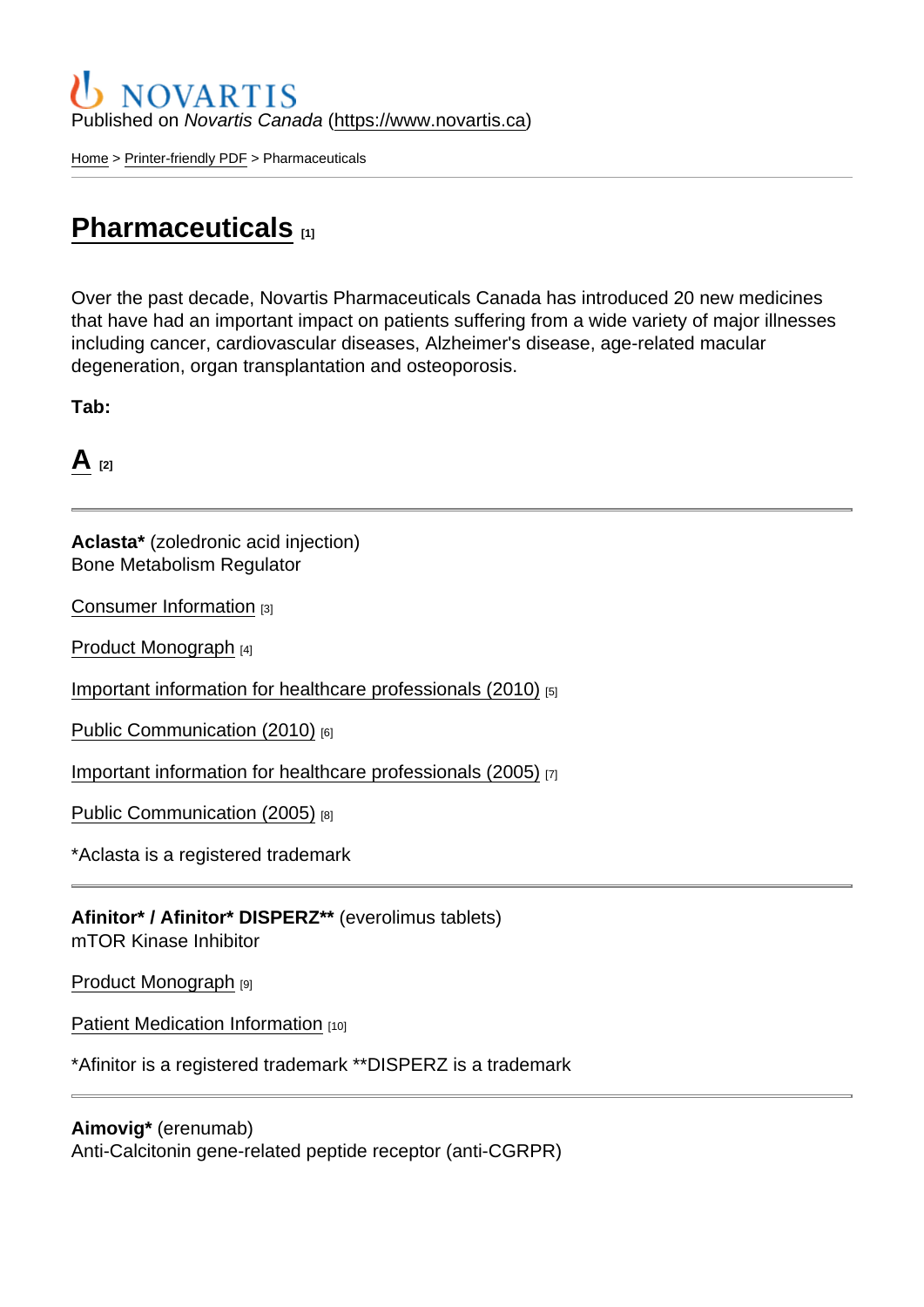[Patient Medication Information](https://www.ask.novartispharma.ca/download.htm?res=aimovig_patient_e.pdf&resTitleId=1522) [11]

[Product Monograph](https://www.ask.novartispharma.ca/download.htm?res=aimovig_scrip_e.pdf&resTitleId=1480) [12]

\*AIMOVIG is a trademark of Amgen Inc. used under license by Novartis Pharmaceuticals Canada Inc.

Alomide\* (Lodoxamide) Anti-allergy Agent

[Consumer Information](https://www.ask.novartispharma.ca/download.htm?res=alomide_patient_e.pdf&resTitleId=1309) [13]

[Product Monograph](https://www.ask.novartispharma.ca/download.htm?res=alomide_scrip_e.pdf&resTitleId=1308) [14]

\*Alomide is a trademark of Novartis

Atectura\* (Indacaterol (as acetate)/mometasone furoate inhalation powder hard capsules) Bronchodilator and Inhaled Corticosteroid

[Patient Medication Information](https://www.ask.novartispharma.ca/download.htm?res=atectura_patient_e.pdf&resTitleId=1820) [15]

[Product Monograph](https://www.ask.novartispharma.ca/download.htm?res=atectura_scrip_e.pdf&resTitleId=1821) [16]

\*ATECTURA and BREEZHALER are registered trademarks

Atriance\* (Nelarabine Injection) Antineoplastic Agent

[Consumer Information](https://www.ask.novartispharma.ca/download.htm?res=atriance_patient_e.pdf&resTitleId=1078) [17]

[Product Monograph](https://www.ask.novartispharma.ca/download.htm?res=atriance_scrip_e.pdf&resTitleId=1079) [18]

\*ATRIANCE is a registered trademark

Azarga\* (brinzolamide and timolol) Topical Carbonic Anhydrase Inhibitor and Topical Beta-Adrenergic Blocking Agent

[Consumer Information](https://www.ask.novartispharma.ca/download.htm?res=azarga_patient_e.pdf&resTitleId=1342) [19]

[Product Monograph](https://www.ask.novartispharma.ca/download.htm?res=azarga_scrip_e.pdf&resTitleId=1310) [20]

\*Azarga is a Novartis product

Azopt\* (Brinzolamide Ophthalmic Suspension)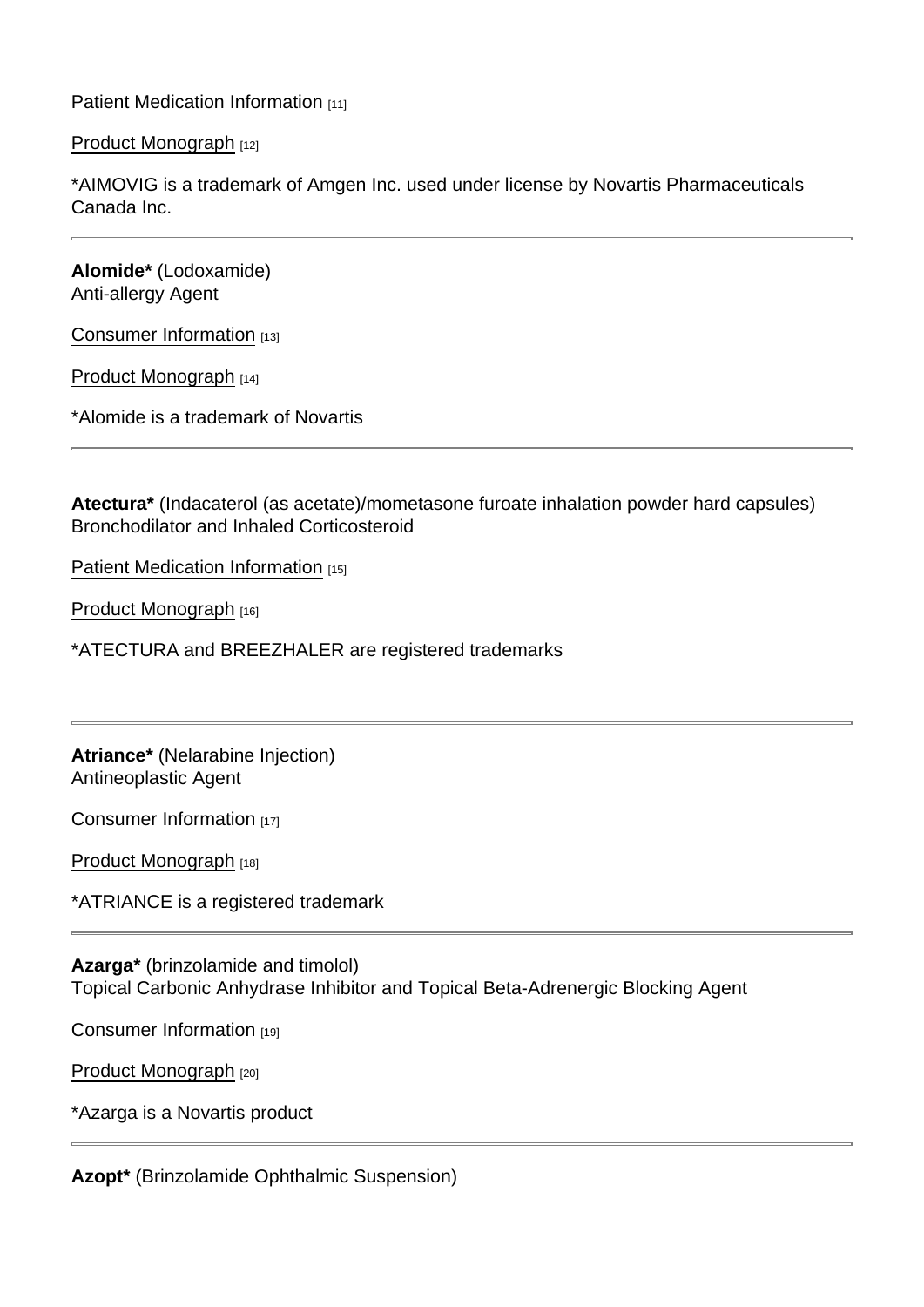Topical Carbonic Anhydrase Inhibitor

[Consumer Information](https://www.ask.novartispharma.ca/download.htm?res=azopt_patient_e.pdf&resTitleId=1350) [21]

[Product Monograph](https://www.ask.novartispharma.ca/download.htm?res=azopt_scrip_e.pdf&resTitleId=1245) [22]

\*Azopt is a trademark of Novartis

 $B_{[23]}$  $B_{[23]}$ 

Beovu\* (brolucizumab injection) Ophthalmological / Antineovascularisation agent

[Patient Medication Information](https://www.ask.novartispharma.ca/download.htm?res=beovu_patient_e.pdf&resTitleId=1649) [24]

[Product Monograph](https://www.ask.novartispharma.ca/download.htm?res=beovu_scrip_e.pdf&resTitleId=1648) [25]

[Important Safety Information \(2022\)](https://www.ask.novartispharma.ca/download.htm?res=beovu_hprc_e.pdf&resTitleId=1843) [26]

\*BEOVU is a registered trademark

Betoptic S\* (Betaxolol Hydrochloride Ophthalmic Suspension) Antiglaucoma Agent (Ophthalmic)

[Consumer Information](https://www.ask.novartispharma.ca/download.htm?res=betoptic_patient_e.pdf&resTitleId=1312) [27]

[Product Monograph](https://www.ask.novartispharma.ca/download.htm?res=betoptic_scrip_e.pdf&resTitleId=1311) [28]

\*a trademark of Novartis

 $C$  [29]

Ciloxan\* (ciprofloxacin hydrochloride)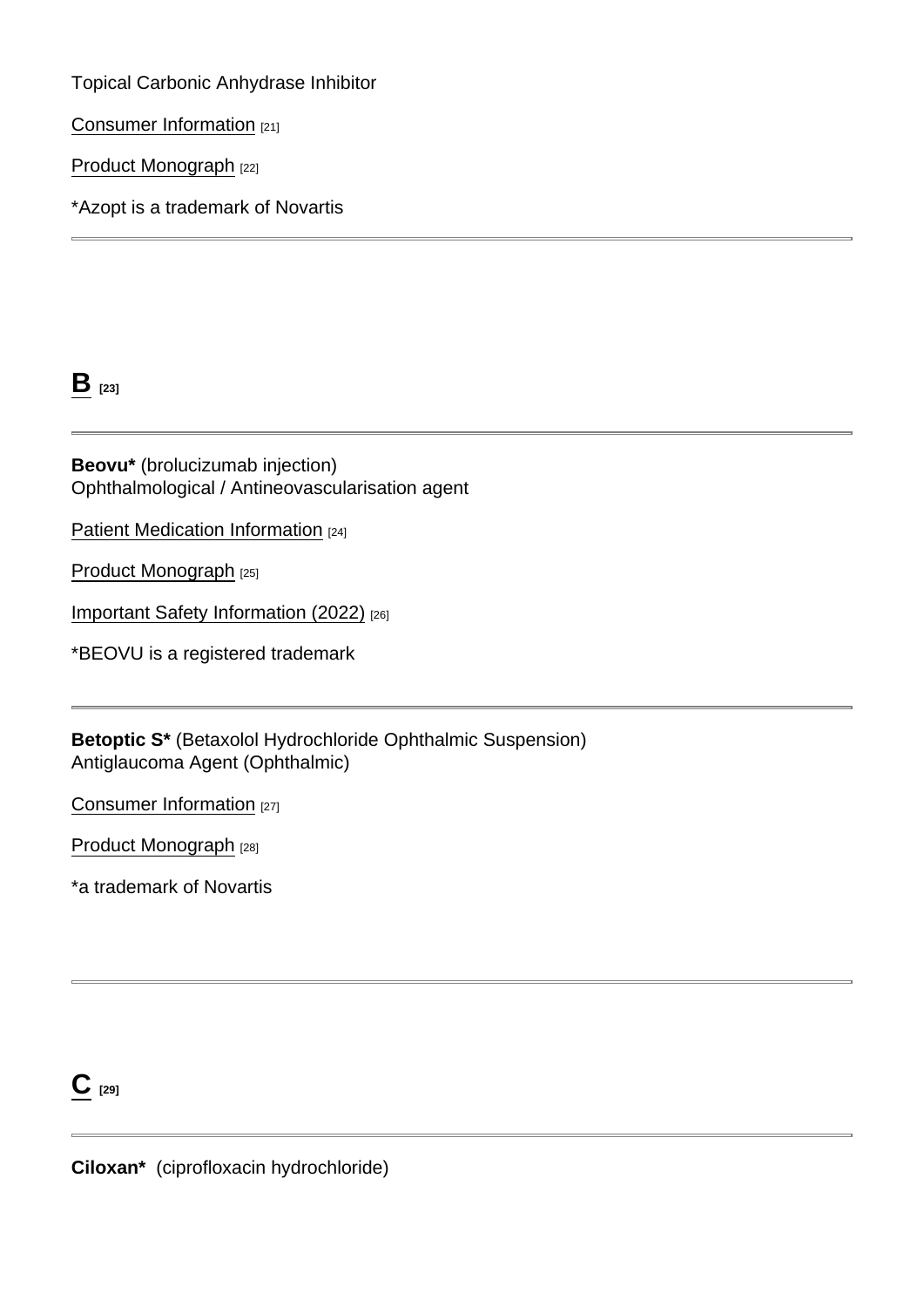Antibacterial Agent

[Product Monograph](https://www.ask.novartispharma.ca/download.htm?res=ciloxan_scrip_e.pdf&resTitleId=1313) [30]

[Patient Medication Information \(Ointment\)](https://www.novartis.ca/sites/www.novartis.ca/files/ciloxan_patient_o.pdf) [31]

[Patient Medication Information \(solution\)](https://www.novartis.ca/sites/www.novartis.ca/files/ciloxan_patient_s.pdf) [32]

\*Ciloxan is a trademark of Novartis

CiproDex\* (Ciprofloxacin /Dexamethasone Otic Suspension) Antibacterial - Corticosteroid (Otic)

[Consumer Information](https://www.ask.novartispharma.ca/download.htm?res=ciprodex_patient_e.pdf&resTitleId=1343) [33]

[Product Monograph](https://www.ask.novartispharma.ca/download.htm?res=ciprodex_scrip_e.pdf&resTitleId=1344) [34]

\*a trademark of Novartis

Cosentyx\* (secukinumab) Biological Response Modifier

[Product Monograph](https://www.ask.novartispharma.ca/download.htm?res=cosentyx_scrip_e.pdf&resTitleId=990) [35]

[Patient Medication Information](https://www.ask.novartispharma.ca/download.htm?res=cosentyx_patient_e.pdf&resTitleId=1767) [36]

\*COSENTYX and SensoReady are registered trademarks

# $D_{[37]}$  $D_{[37]}$

Desferal\* (deferoxamine mesylate for injection) Iron and Aluminum Chelating Agent

[Consumer Information](https://www.ask.novartispharma.ca/download.htm?res=desferal_patient_e.pdf&resTitleId=246) [38]

[Product Monograph](https://www.ask.novartispharma.ca/download.htm?res=desferal_scrip_e.pdf&resTitleId=736) [39]

\*Desferal is a registered trademark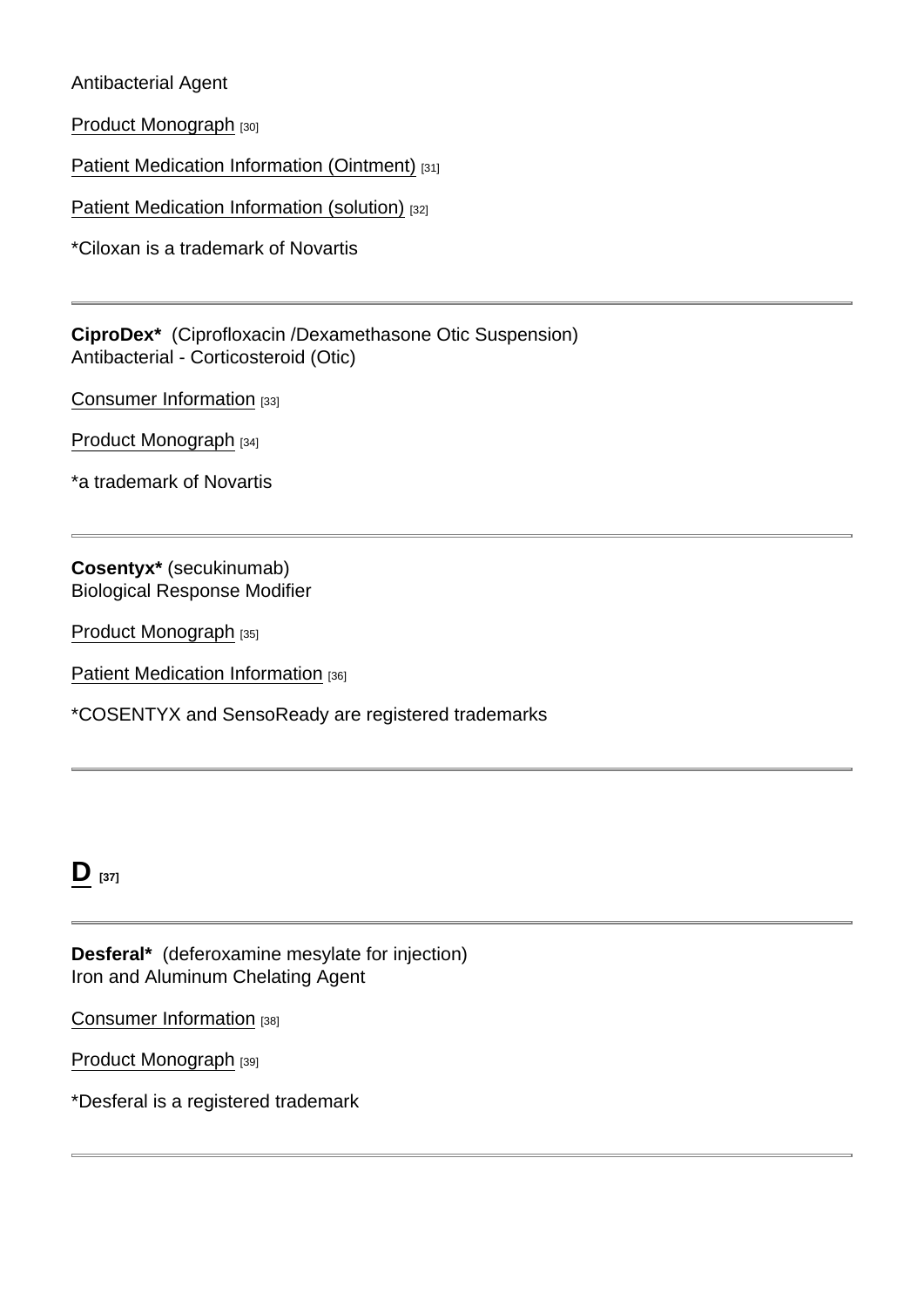Diovan\* (valsartan) Angiotensin II AT1 Receptor Blocker

[Consumer Information](https://www.ask.novartispharma.ca/download.htm?res=diovan_patient_e.pdf&resTitleId=104) [40]

[Product Monograph](https://www.ask.novartispharma.ca/download.htm?res=diovan_scrip_e.pdf&resTitleId=725) [41]

\*Diovan is a registered trademark

Diovan\*-HCT (valsartan and hydrochlorothiazide) Angiotensin II AT1 Receptor Blocker and Diuretic

[Consumer Information](https://www.novartis.ca/sites/www.novartis.ca/files/diovan hct_patient_e_0.pdf) [42]

[Product Monograph](https://www.ask.novartispharma.ca/download.htm?res=diovan hct_scrip_e.pdf&resTitleId=726) [43]

\*Diovan is a registered trademark

DuoTrav PQ\* (travoprost/timolol) Prostaglandin F2a analogue and beta-adrenergic receptor blocker

[Consumer Information](https://www.ask.novartispharma.ca/download.htm?res=duotravpq_patient_e.pdf&resTitleId=1318) [44]

[Product Monograph](https://www.ask.novartispharma.ca/download.htm?res=duotravpq_scrip_e.pdf&resTitleId=1317) [45]

\*DuoTrav is a trademark of Novartis

Durezol\* (difluprednate) Topical Corticosteroid

[Consumer Information](https://www.ask.novartispharma.ca/download.htm?res=durezol_patient_e.pdf&resTitleId=1320) [46]

[Product Monograph](https://www.ask.novartispharma.ca/download.htm?res=durezol_scrip_e.pdf&resTitleId=1319) [47]

\*Durezol is a Novartis product

 $E$  [48]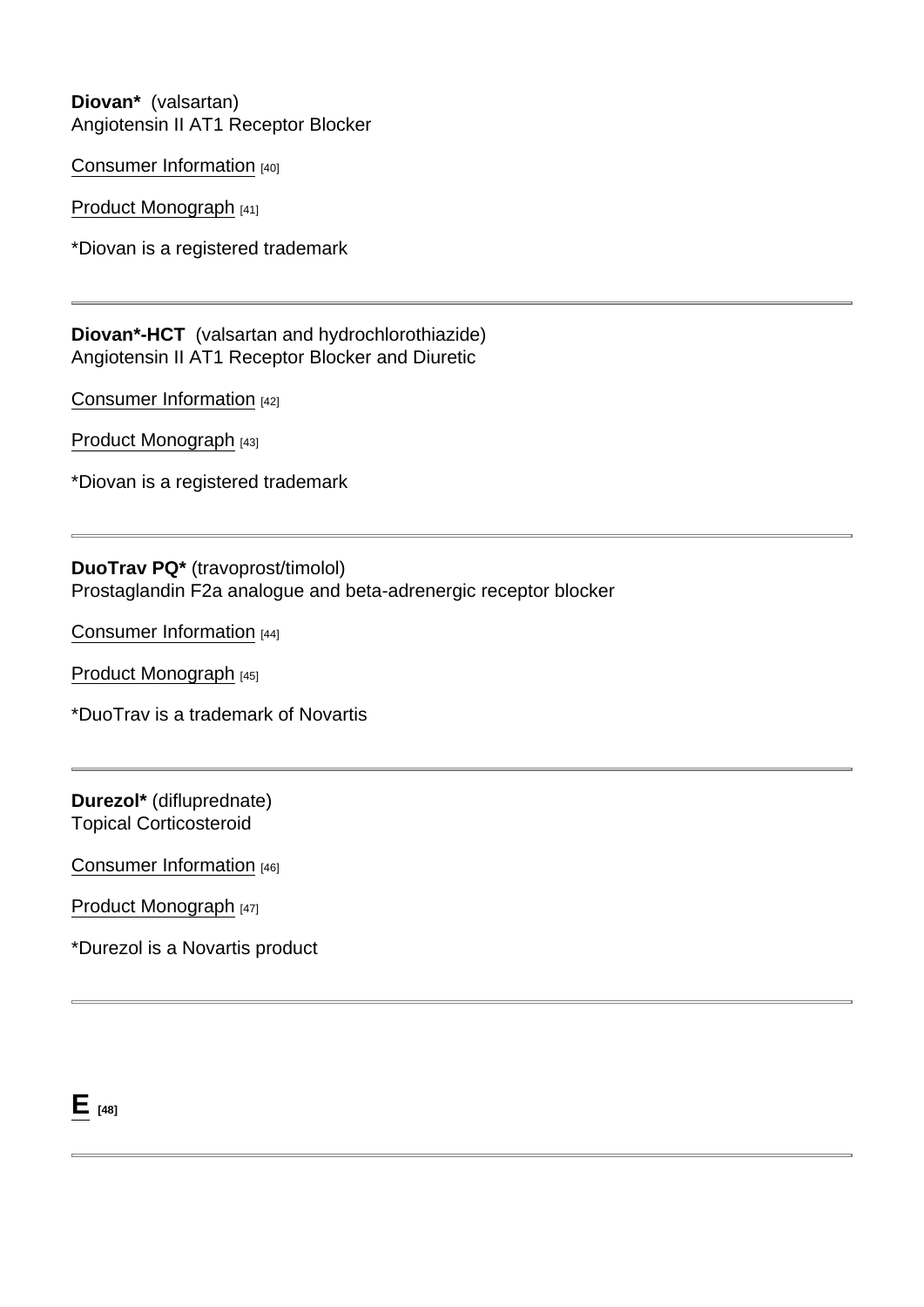Enerzair\* Breezhaler\* (Indacaterol (as acetate) / glycopyrronium (as bromide) / mometasone furoate inhalation powder) Bronchodilator and Inhaled Corticosteroid

[Patient Medication Information](https://www.novartis.ca/sites/www.novartis.ca/files/enerzair breezhaler_patient_e.pdf) [49]

[Product Monograph](https://www.novartis.ca/sites/www.novartis.ca/files/enerzair breezhaler_scrip_e.pdf) [50]

\*ENERZAIR and BREEZHALER are registered trademarks

Entresto\* (sacubitril/valsartan) Neutral endopeptidase inhibitor/Angiotensin II AT1 receptor blocker

[Product Monograph](https://www.ask.novartispharma.ca/download.htm?res=entresto_scrip_e.pdf&resTitleId=1137) [51]

[Patient Medication Information](https://www.ask.novartispharma.ca/download.htm?res=entresto_patient_e.pdf&resTitleId=1138) [52]

\*ENTRESTO is a trademark

Estalis\* (norethindrone acetate and estradiol-17ß) Progestin-Estrogen

[Consumer Information](https://www.ask.novartispharma.ca/download.htm?res=estalis_patient_e.pdf&resTitleId=112) [53]

[Product Monograph](https://www.ask.novartispharma.ca/download.htm?res=estalis_scrip_e.pdf&resTitleId=737) [54]

\*Estalis is a registered trademark

Estradot\* (estradiol-17ß) Estrogen

[Consumer Information](https://www.ask.novartispharma.ca/download.htm?res=estradot_patient_e.pdf&resTitleId=116) [55]

[Product Monograph](https://www.ask.novartispharma.ca/download.htm?res=estradot_scrip_e.pdf&resTitleId=739) [56]

\*Estradot is a registered trademark

Exelon\* (rivastigmine hydrogen tartrate) Cholinesterase Inhibitor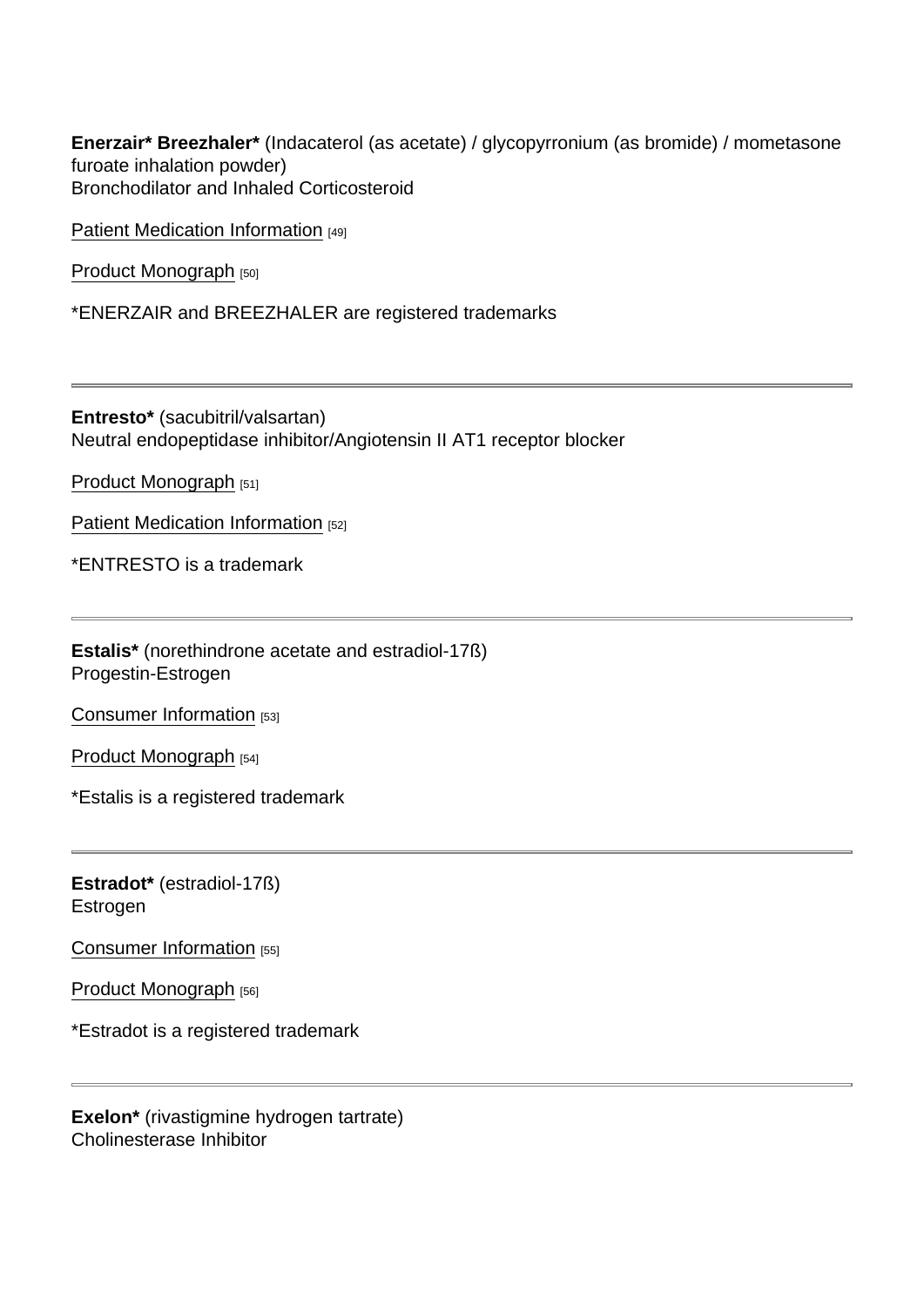[Consumer Information](https://www.ask.novartispharma.ca/download.htm?res=exelon_patient_e.pdf&resTitleId=118) [57]

[Product Monograph](https://www.ask.novartispharma.ca/download.htm?res=exelon_scrip_e.pdf&resTitleId=740) [58]

[Important information for healthcare professionals \(2001\)](https://www.ask.novartispharma.ca/download.htm?res=Exelon DHCP_E_2001_Jan.pdf&resTitleId=253) [59]

\*Exelon is a registered trademark

Exelon\* Patch (rivastigmine transdermal patch) Cholinesterase Inhibitor

[Consumer Information](https://www.ask.novartispharma.ca/download.htm?res=exelon patch_patient_e.pdf&resTitleId=120) [60]

[Product Monograph](https://www.ask.novartispharma.ca/download.htm?res=exelon patch_scrip_e.pdf&resTitleId=741) [61]

[Important information for healthcare professionals \(2010\)](https://www.ask.novartispharma.ca/download.htm?res=Exelon Patch_DHCP_E_Apr2010.pdf&resTitleId=254) [62]

[Public Communication \(2010\)](https://www.ask.novartispharma.ca/download.htm?res=Exelon Patch_PC_E_Apr2010.pdf&resTitleId=255) [63]

\*Exelon is a registered trademark

Exjade\* (deferasirox) Iron Chelating Agent

[Consumer Information](https://www.ask.novartispharma.ca/download.htm?res=exjade_patient_e.pdf&resTitleId=122) [64]

[Product Monograph](https://www.ask.novartispharma.ca/download.htm?res=exjade_scrip_e.pdf&resTitleId=689) [65]

[Important information for healthcare professionals \(2009\)](https://www.ask.novartispharma.ca/download.htm?res=Exjade DHCP_E_2009_Nov.pdf&resTitleId=256) [66]

[Public Communication \(2009\)](https://www.ask.novartispharma.ca/download.htm?res=Exjade PC_E_2009_Dec.pdf&resTitleId=257) [67]

[Important information for healthcare professionals \(2008\)](https://www.ask.novartispharma.ca/download.htm?res=Exjade DHCP_E_2008_Mar.pdf&resTitleId=258) [68]

[Public Communication \(2008\)](https://www.ask.novartispharma.ca/download.htm?res=Exjade PC_E_2008_Mar.pdf&resTitleId=259) [69]

[Important information for healthcare professionals \(2007\)](https://www.ask.novartispharma.ca/download.htm?res=Exjade DHCP_E_2007_Mar.pdf&resTitleId=260) [70]

[Public Communication \(2007\)](https://www.ask.novartispharma.ca/download.htm?res=Exjade PC_E_2007_Mar.pdf&resTitleId=261) [71]

\*Exjade is a registered trademark

Extavia\* (discontinued) (Interferon beta-1b) Immunomodulator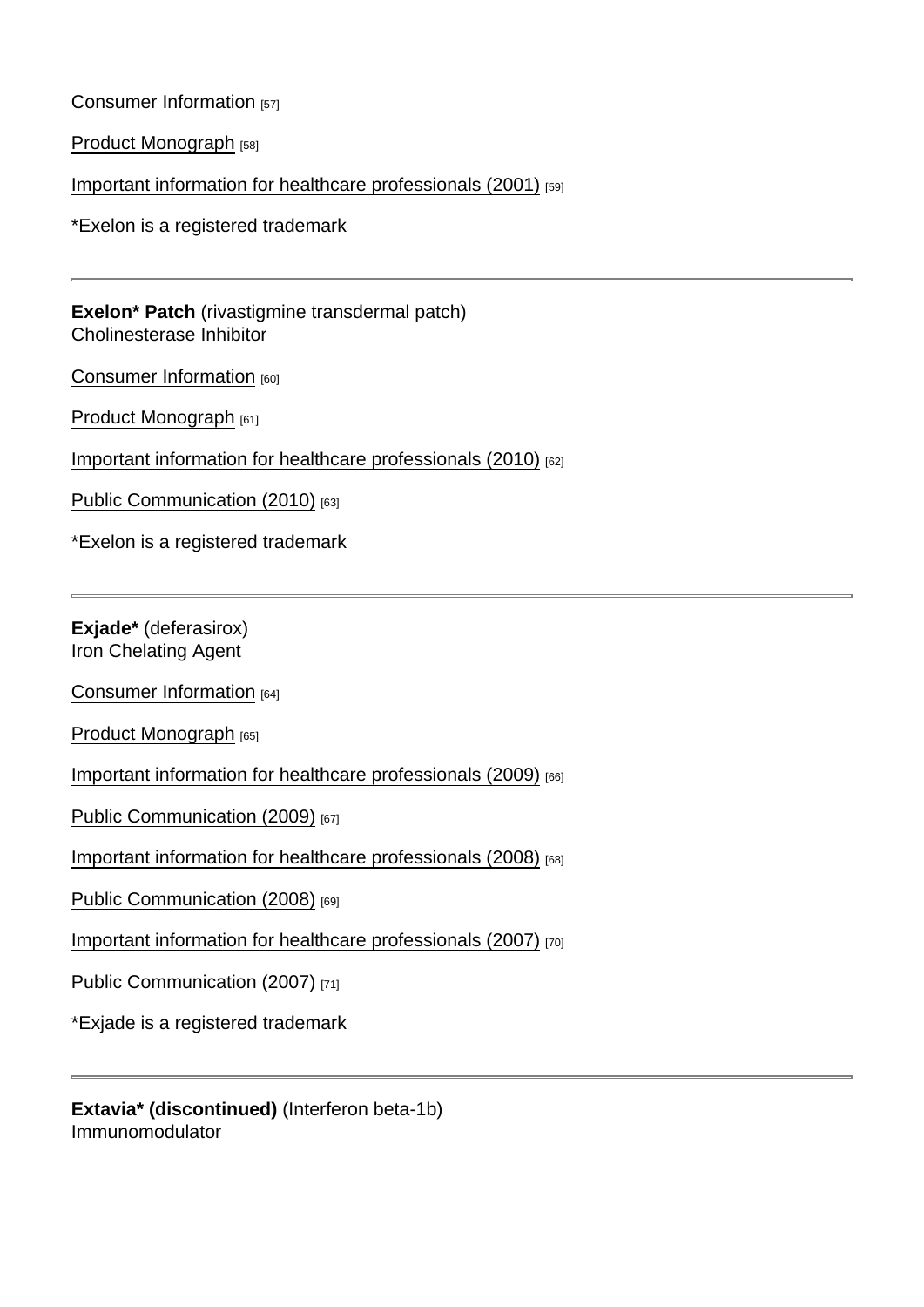#### [Consumer Information](https://www.ask.novartispharma.ca/download.htm?res=extavia_patient_e.pdf&resTitleId=235) [72]

[Product Monograph](https://www.ask.novartispharma.ca/download.htm?res=extavia_scrip_e.pdf&resTitleId=742) [73]

\*Extavia is a registered trademark

 $F_{[74]}$  $F_{[74]}$ 

Femara\* (letrozole) Non-steroidal aromatase inhibitor; Inhibitor of estrogen biosynthesis; Anti-tumour agent

[Consumer Information](https://www.ask.novartispharma.ca/download.htm?res=femara_patient_e.pdf&resTitleId=126) [75]

[Product Monograph](https://www.ask.novartispharma.ca/download.htm?res=femara_scrip_e.pdf&resTitleId=743) [76]

[Important information for healthcare professionals \(2006\)](https://www.ask.novartispharma.ca/download.htm?res=femara_hcp_e_09_2006.pdf&resTitleId=264) [77]

[Important information for healthcare professionals \(2005\)](https://www.ask.novartispharma.ca/download.htm?res=Femara_DHCP_E_2005_Nov.pdf&resTitleId=266) [78]

[Public Communication \(2005\)](https://www.ask.novartispharma.ca/download.htm?res=Femara  PC_E_2005_Nov.pdf&resTitleId=267) [79]

\*Femara is a registered trademark

Flarex\* (Fluorometholone Acetate) **Corticosteroid** 

[Consumer Information](https://www.ask.novartispharma.ca/download.htm?res=flarex_patient_e.pdf&resTitleId=1322) [80]

[Product Monograph](https://www.ask.novartispharma.ca/download.htm?res=flarex_scrip_e.pdf&resTitleId=1321) [81]

\*Flarex is a trademark of Novartis

Foradil\* (formoterol fumarate) **Bronchodilator** 

[Patient Medication Information](https://www.ask.novartispharma.ca/download.htm?res=foradil_patient_e.pdf&resTitleId=1812) [82]

[Product Monograph](https://www.ask.novartispharma.ca/download.htm?res=foradil_scrip_e.pdf&resTitleId=746) [83]

[Important information for healthcare professionals \(2005\)](https://www.ask.novartispharma.ca/download.htm?res=Foradil DHCP_E_2005_Sep.pdf&resTitleId=268) [84]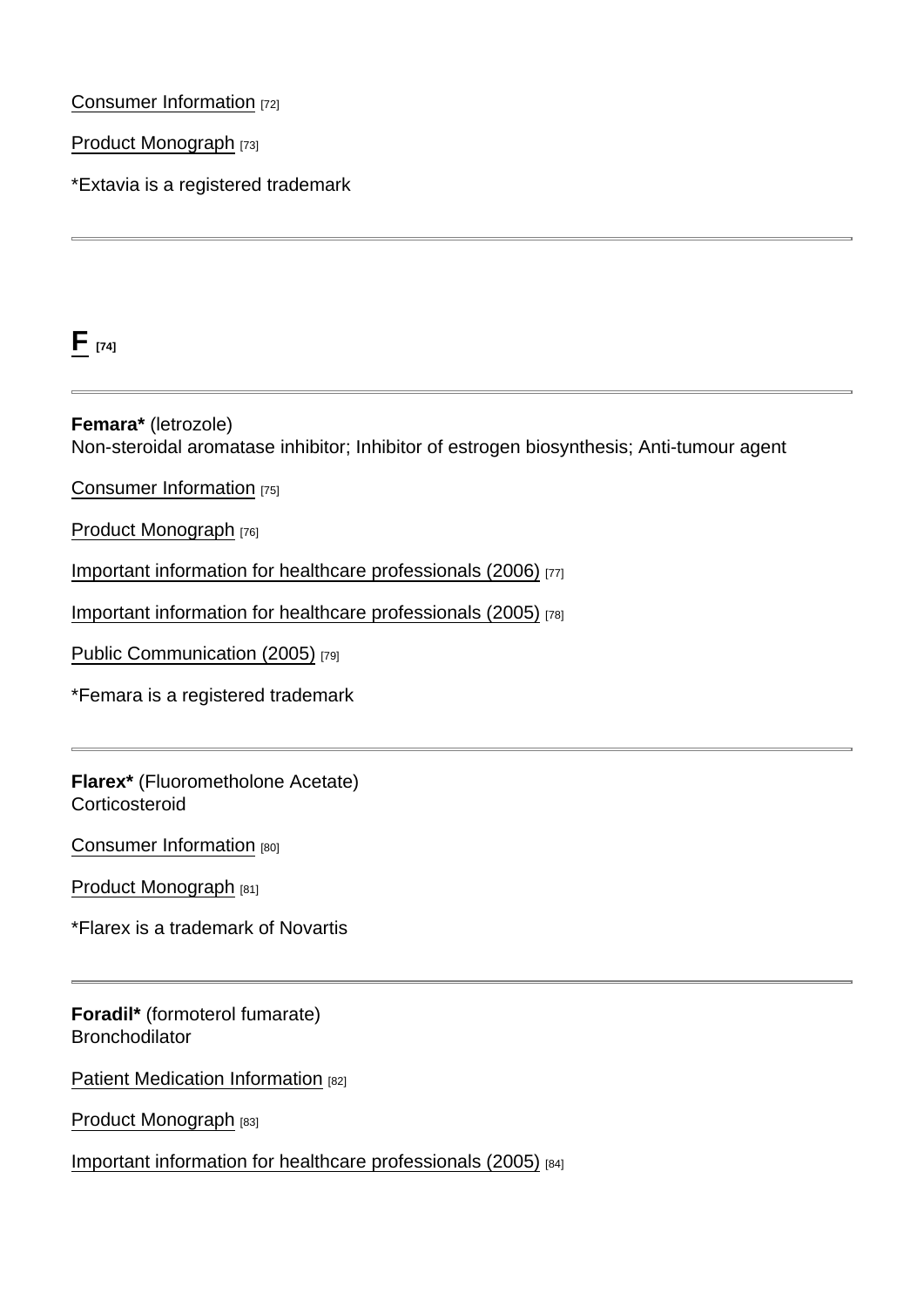| m. |  |
|----|--|
| ۰. |  |
|    |  |

Gilenya\* (fingolimod (as fingolimod hydrochloride)) Sphingosine 1-phosphate receptor modulator

[Patient Medication Information](https://www.ask.novartispharma.ca/download.htm?res=gilenya_patient_e.pdf&resTitleId=1813) [86]

[Product Monograph](https://www.ask.novartispharma.ca/download.htm?res=gilenya_scrip_e.pdf&resTitleId=747) [87]

[Important information for healthcare professionals \(2012\)](https://www.ask.novartispharma.ca/download.htm?res=Gilenya_HCP_E_21Aug2012.pdf&resTitleId=562) [88]

[Public Communication \(2012\)](https://www.ask.novartispharma.ca/download.htm?res=Gilenya_PC_E_23Aug2012.pdf&resTitleId=563) [89]

[Health Product Risk Communication \(2019\)](https://www.ask.novartispharma.ca/download.htm?res=GILENYA HPRC Health Canada_E_19Dec2019.pdf&resTitleId=1624) [90]

[Important Safety Information - January 2021](https://www.ask.novartispharma.ca/download.htm?res=gilenya_hprc_e.pdf&resTitleId=1729) [91]

[www.gilenya.ca](http://www.gilenya.ca/) [92]

\*Gilenya is a registered trademark

Gleevec\* (imatinib mesylate) Protein Kinase Inhibitor

[Consumer Information](https://www.ask.novartispharma.ca/download.htm?res=gleevec_patient_e.pdf&resTitleId=174) [93]

[Product Monograph](https://www.ask.novartispharma.ca/download.htm?res=gleevec_scrip_e.pdf&resTitleId=693) [94]

[Important information for healthcare professionals \(2009\)](https://www.ask.novartispharma.ca/download.htm?res=Gleevec_DHCP_E_2009_Dec.pdf&resTitleId=269) [95]

[Fact Sheet \(2009\)](https://www.ask.novartispharma.ca/download.htm?res=GLEEVEC_FactSheet_E_2009.pdf&resTitleId=270) [96]

[Important information for healthcare professionals \(2006\)](https://www.ask.novartispharma.ca/download.htm?res=Gleevec DHCP_E_2006_Sep21.pdf&resTitleId=271) [97]

[Public Communication \(2006\)](https://www.ask.novartispharma.ca/download.htm?res=Gleevec_PC_E_2006_Sep.pdf&resTitleId=272) [98]

\*Gleevec is a registered trademark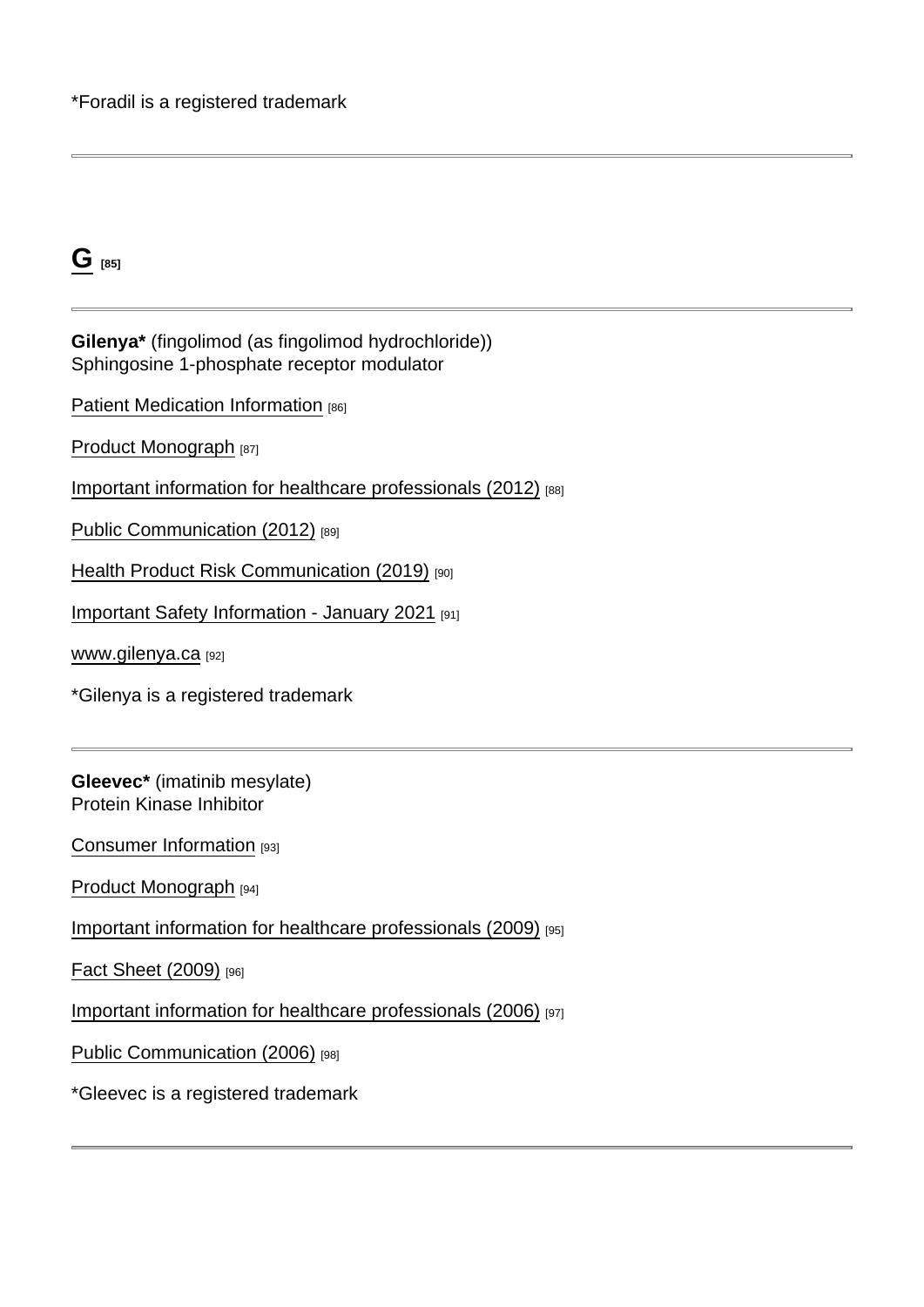### $H$  [99]

#### Hycamtin\* (Topotecan hydrochloride for Injection) Antineoplastic Agent

[Consumer Information](https://www.ask.novartispharma.ca/download.htm?res=hycamtin_patient_e.pdf&resTitleId=1082) [100]

[Product Monograph](https://www.ask.novartispharma.ca/download.htm?res=hycamtin_scrip_e.pdf&resTitleId=1083) [101]

\*HYCAMTIN is a registered trademark

 $\frac{1}{102}$ 

#### IZBA\* (Travoprost ophthalmic solution) Elevated Intraocular Pressure Therapy

[Patient Medication Information](https://ask.novartispharma.ca/download.htm?res=izba_patient_e.pdf&resTitleId=1279) [103]

[Product Monograph](https://ask.novartispharma.ca/download.htm?res=izba_scrip_e.pdf&resTitleId=1278) [104]

\*IZBA is a trademark of Novartis

Ilaris\* (canakinumab) Immunomodulator

[Consumer Information](https://www.ask.novartispharma.ca/download.htm?res=ilaris_patient_e.pdf&resTitleId=234) [105]

[Product Monograph](https://www.ask.novartispharma.ca/download.htm?res=ilaris_scrip_e.pdf&resTitleId=785) [106]

\*Ilaris is a registered trademark

Ilevro\* (nepafenac) Nonsteroidal Anti-Inflammatory

[Product Monograph](https://www.ask.novartispharma.ca/download.htm?res=ilevro_scrip_e.pdf&resTitleId=1323) [107]

[Consumer Information](https://www.ask.novartispharma.ca/download.htm?res=ilevro_patient_e.pdf&resTitleId=1324) [108]

\*Ilevro is a Novartis product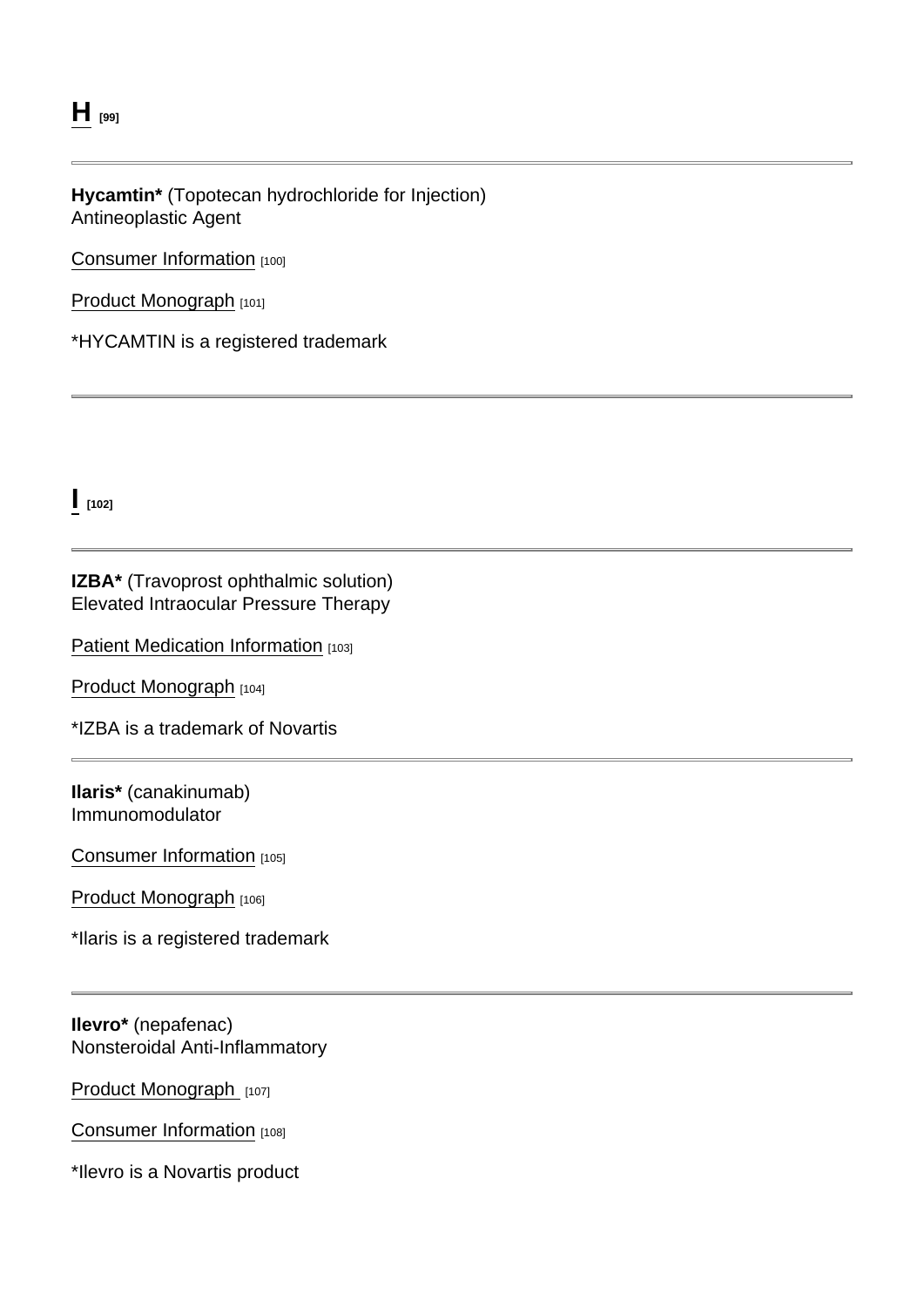Iopidine\* (apraclonidine) Antiglaucoma Preparations and Miotics

[Patient Medication Information](https://www.ask.novartispharma.ca/download.htm?res=iopidine_patient_e.pdf&resTitleId=1428) [109]

[Product Monograph](https://www.ask.novartispharma.ca/download.htm?res=iopidine_scrip_e.pdf&resTitleId=1430) [110]

\*Iopidine is a trademark of Novartis

Isopto \* Carpine (pilocarpine hydrochloride) Parasympathomimetic

[Consumer Information](https://www.ask.novartispharma.ca/download.htm?res=isopto carpine_patient_e.pdf&resTitleId=1353) [111]

[Prescribing Information and Consumer Information](https://www.ask.novartispharma.ca/download.htm?res=isopto carpine_scrip_e.pdf&resTitleId=1325) [112]

\*Isopto is a trademark of Novartis

# $J$  [113]

Jadenu\* (Deferasirox) Iron Chelating Agent

[Consumer Information](https://www.ask.novartispharma.ca/download.htm?res=jadenu_patient_e.pdf&resTitleId=1184) [114]

[Product Monograph](https://www.ask.novartispharma.ca/download.htm?res=jadenu_scrip_e.pdf&resTitleId=1183) [115]

[Important information for healthcare professionals \(2016\)](https://www.ask.novartispharma.ca/download.htm?res=jadenu_dhcp_2016_e.pdf&resTitleId=1185) [116]

\*Jadenu is a trademark

Jakavi\* (ruxolitinib) Antineoplastic Agent

[Consumer Information](https://www.ask.novartispharma.ca/download.htm?res=jakavi_patient_e.pdf&resTitleId=524) [117]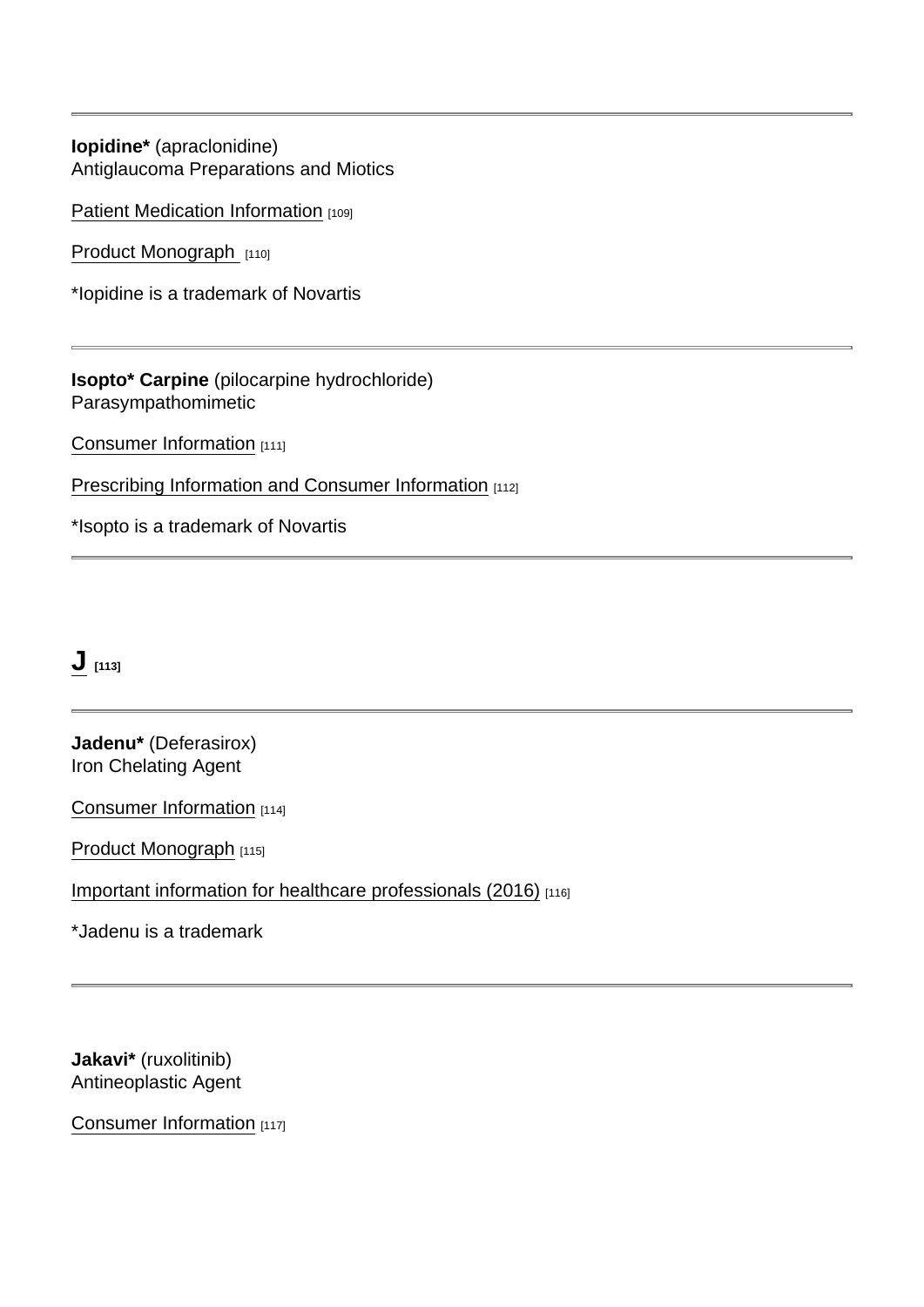[Product Monograph](https://www.ask.novartispharma.ca/download.htm?res=jakavi_scrip_e.pdf&resTitleId=788) [118]

\*Jakavi is a registered trademark

 $K_{[119]}$  $K_{[119]}$ 

Kesimpta\* (ofatumumab) Selective immunomodulator

[Patient Medication Information](https://www.ask.novartispharma.ca/download.htm?res=kesimpta_patient_e.pdf&resTitleId=1735) [120]

[Product Monograph](https://www.ask.novartispharma.ca/download.htm?res=kesimpta_scrip_e.pdf&resTitleId=1734) [121]

\*KESIMPTA is a trademark

Kisqali\* (ribociclib) Protein Kinase Inhibitor

[Patient Medication Information](https://www.ask.novartispharma.ca/download.htm?res=kisqali_patient_e.pdf&resTitleId=1438) [122]

[Product Monograph](https://www.ask.novartispharma.ca/download.htm?res=kisqali_scrip_e.pdf&resTitleId=1439) [123]

\*Kisqali is a trademark

Kymriah\* (Tisagenlecleucel) Antineoplastic and immunomodulating agents

[Patient Medication Information](https://www.ask.novartispharma.ca/download.htm?res=kymriah_patient_e.pdf&resTitleId=1521) [124]

[Product Monograph](https://www.ask.novartispharma.ca/download.htm?res=kymriah_scrip_e.pdf&resTitleId=1520) [125]

\*KYMRIAH is a trademark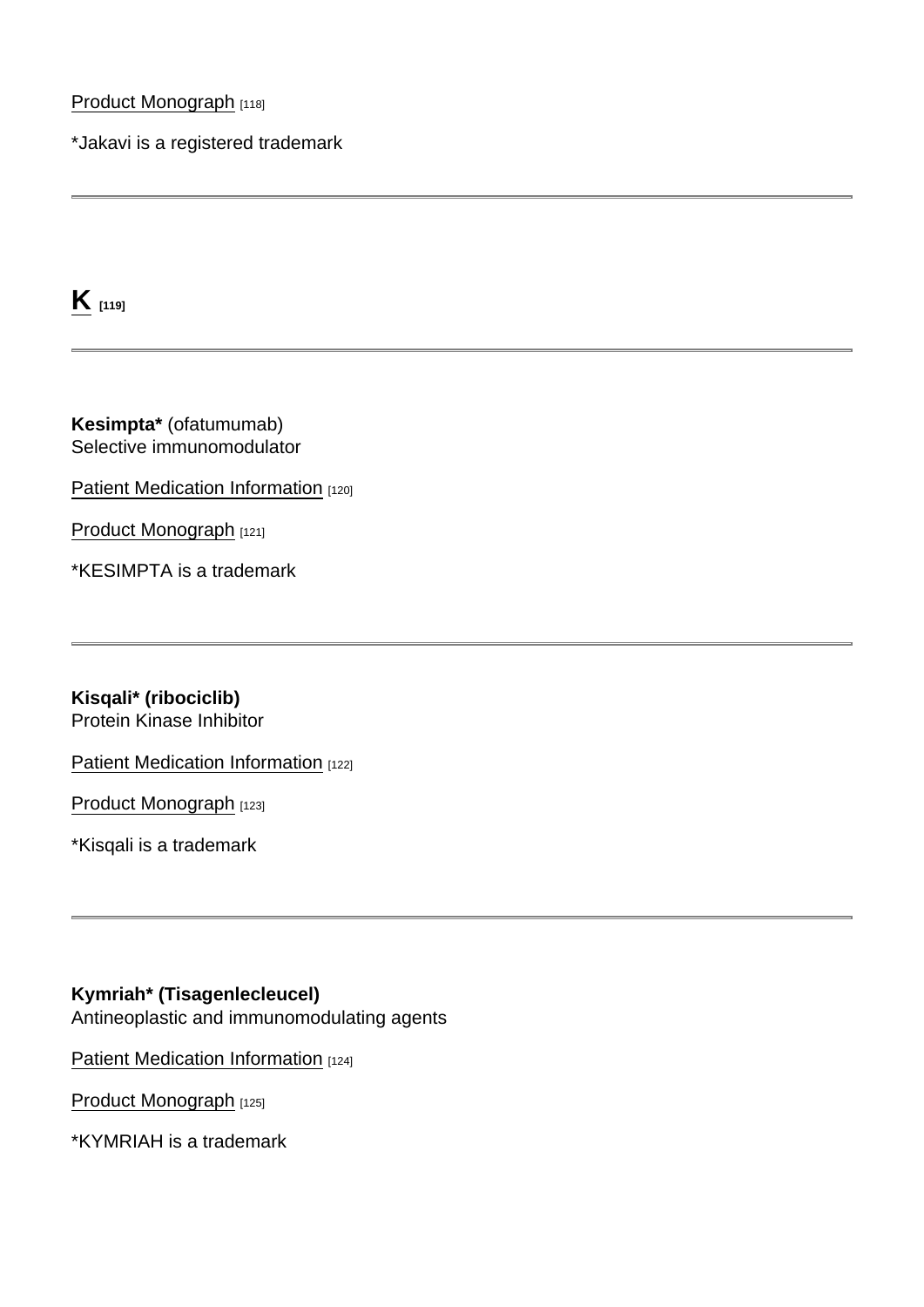$L_{[126]}$  $L_{[126]}$ 

Lamisil\* (terbinafine hydrochloride) Antifungal Agent

[Consumer Information](https://www.ask.novartispharma.ca/download.htm?res=lamisil_patient_e.pdf&resTitleId=137) [127]

[Product Monograph](https://www.ask.novartispharma.ca/download.htm?res=lamisil_scrip_e.pdf&resTitleId=728) [128]

[Important information for healthcare professionals \(2001\)](https://www.ask.novartispharma.ca/download.htm?res=Lamisil DHCP_E_2001_May.pdf&resTitleId=273) [129]

\*Lamisil is a registered trademark

Leqvio\* (Inclisiran) Interfering Ribonucleic Acid Proprotein convertase subtilisin kexin type 9 inhibitor

[Patient Medication Information](https://www.ask.novartispharma.ca/download.htm?res=leqvio_patient_e.pdf&resTitleId=1817) [130]

[Product Monograph](https://www.ask.novartispharma.ca/download.htm?res=leqvio_scrip_e.pdf&resTitleId=1816) [131]

\*LEQVIO is a trademark

Lioresal\* Intrathecal (baclofen injection) Antispastic Agent

[Consumer Information](https://www.ask.novartispharma.ca/download.htm?res=lioresalIT_patient_e.pdf&resTitleId=145) [132]

[Product Monograph](https://www.ask.novartispharma.ca/download.htm?res=lioresalIT_scrip_e.pdf&resTitleId=803) [133]

\*Lioresal is a registered trademark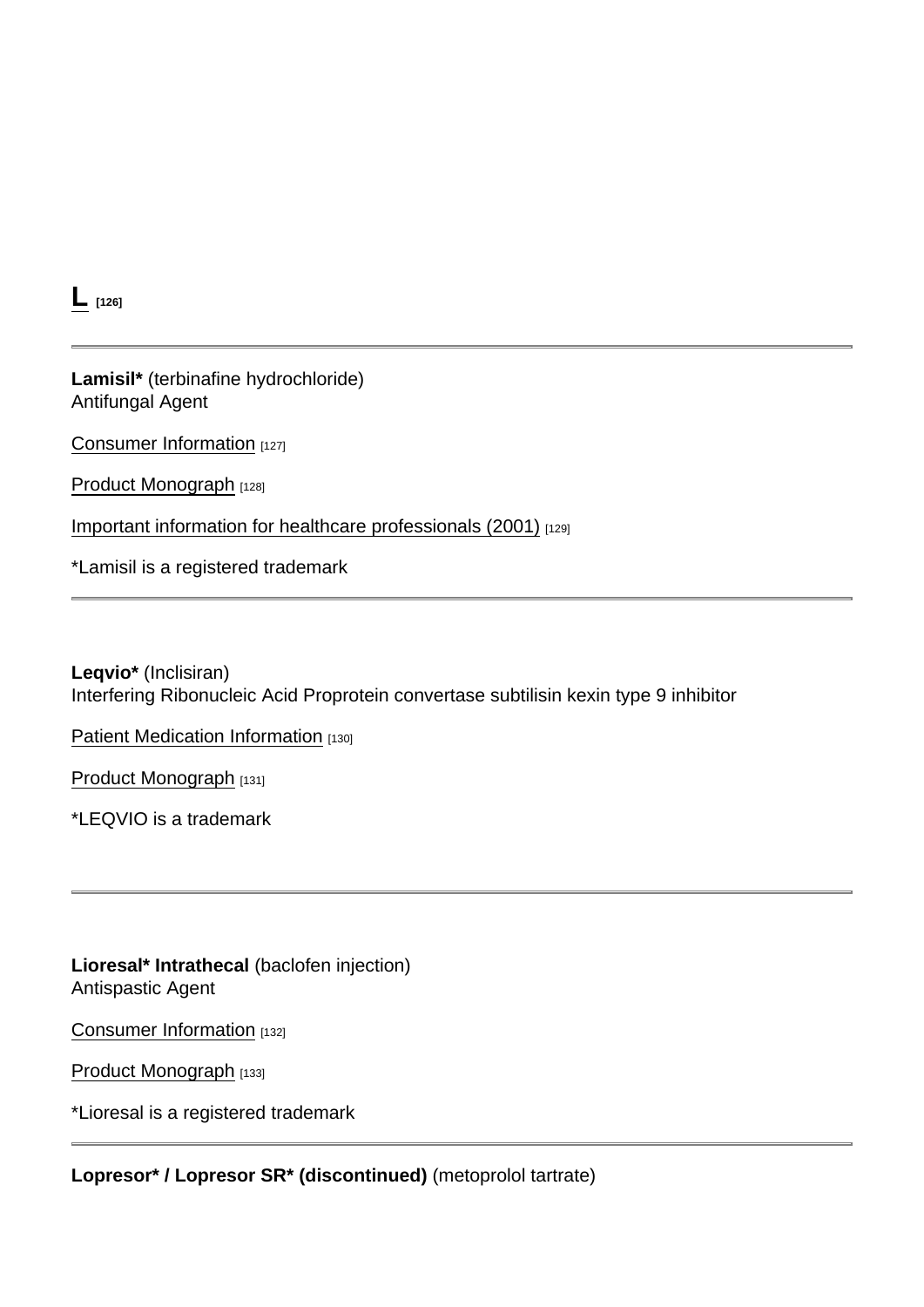#### B - Adrenergic Receptor Blocking Agent

[Consumer Information](https://www.ask.novartispharma.ca/download.htm?res=lopresor_patient_e.pdf&resTitleId=148) [134]

[Product Monograph](https://www.ask.novartispharma.ca/download.htm?res=lopresor_scrip_e.pdf&resTitleId=804) [135]

\*Lopresor and Lopresor SR are registered trademarks

Lucentis\* (ranibizumab injection) Antineovascularisation agent

[Consumer Information](https://www.ask.novartispharma.ca/download.htm?res=lucentis_patient_e.pdf&resTitleId=152) [136]

[Product Monograph](https://www.ask.novartispharma.ca/download.htm?res=lucentis_scrip_e.pdf&resTitleId=795) [137]

\*Lucentis is a registered trademark

Luxturna\* (voretigene neparvovec) Recombinant adeno-associated virus 2 vector-based gene therapy ATC S01XA27

[Product Monograph](https://www.ask.novartispharma.ca/download.htm?res=luxturna_scrip_e.pdf&resTitleId=1710) [138]

[Patient Medication Information](https://www.ask.novartispharma.ca/download.htm?res=luxturna_patient_e.pdf&resTitleId=1709) [139]

\*LUXTURNA is a registered trademark of Spark Therapeutics Inc., used under license by Novartis Pharmaceuticals Canada Inc.

 $M$  [140]

Maxidex\* (dexamethasone) **Corticosteroid** 

[Consumer Information](https://www.ask.novartispharma.ca/download.htm?res=maxidex_patient_e.pdf&resTitleId=1356) [141]

[Prescribing Information](https://www.ask.novartispharma.ca/download.htm?res=maxidex_scrip_e.pdf&resTitleId=1258) [142]

\*Maxidex is a trademark of Novartis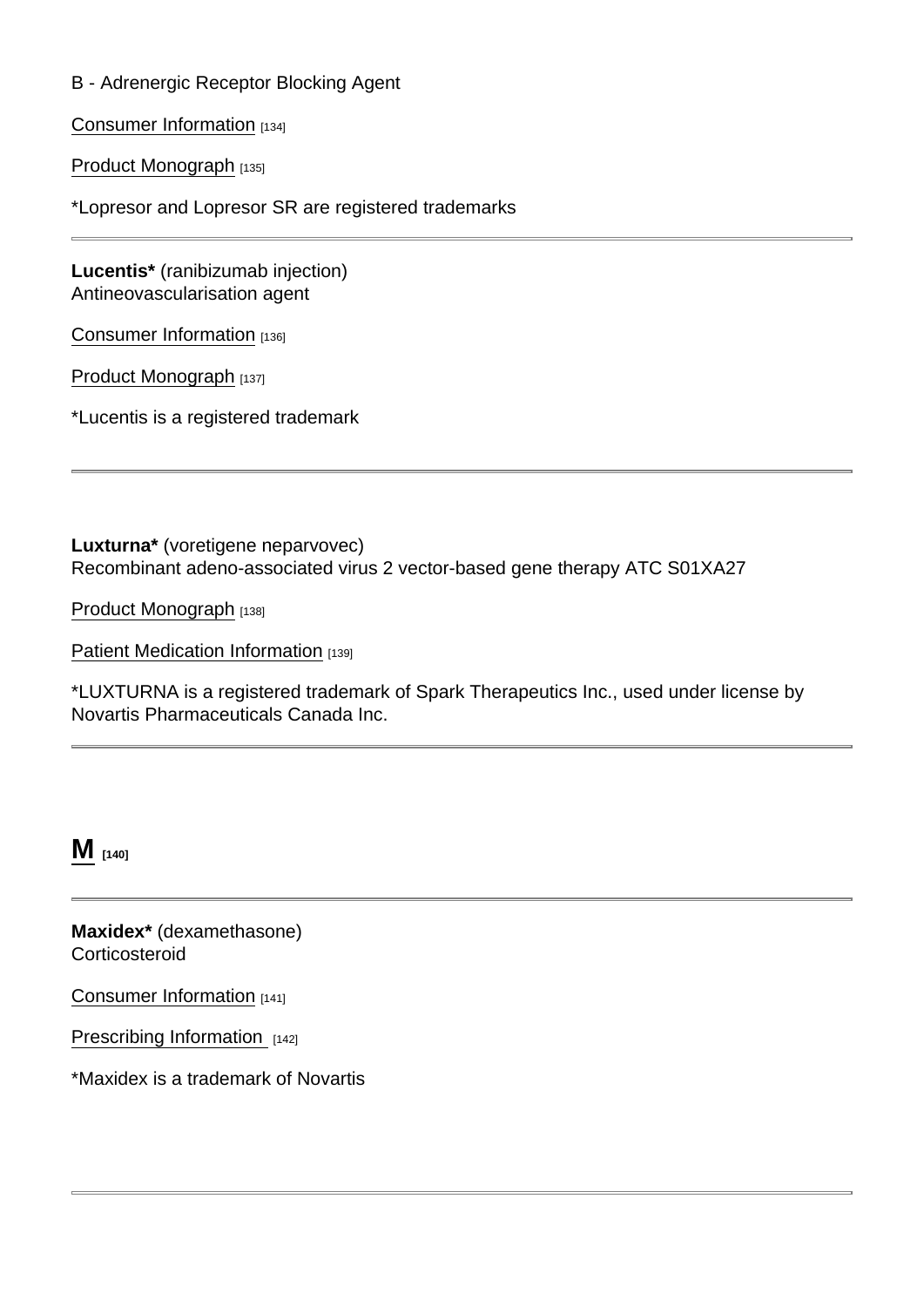Maxitrol\* (neomycin, polymyxin B sulfates and dexamethasone) Anti-inflammatory/Antibiotic

[Consumer Information](https://www.ask.novartispharma.ca/download.htm?res=maxitrol_patient_e.pdf&resTitleId=1357) [143]

[Prescribing Information](https://www.ask.novartispharma.ca/download.htm?res=maxitrol_scrip_e.pdf&resTitleId=1260) [144]

\*Maxitrol is a trademark of Novartis

Mayzent\* (siponimod) Sphingosine 1-phosphate receptor modulator

[Product Monograph](https://www.ask.novartispharma.ca/download.htm?res=mayzent_scrip_e.pdf&resTitleId=1645) [145]

[Patient Medication Information](https://www.ask.novartispharma.ca/download.htm?res=mayzent_patient_e.pdf&resTitleId=1644) [146]

\*MAYZENT is a trademark

Mekinist\* (Trametinib Tablets) Protein Kinase Inhibitor

[Patient Medication Information](https://www.ask.novartispharma.ca/download.htm?res=mekinist_patient_e.pdf&resTitleId=1788) [147]

[Product Monograph](https://www.ask.novartispharma.ca/download.htm?res=mekinist_scrip_e.pdf&resTitleId=1087) [148]

\*MEKINIST is a registered trademark

Myfortic\* (mycophenolic acid (as mycophenolate sodium)) Immunosuppressant

[Consumer Information](https://www.ask.novartispharma.ca/download.htm?res=myfortic_patient_e.pdf&resTitleId=158) [149]

[Product Monograph](https://www.ask.novartispharma.ca/download.htm?res=myfortic_scrip_e.pdf&resTitleId=805) [150]

[Important information for healthcare professionals \(2009\)](https://www.ask.novartispharma.ca/download.htm?res=Myfortic DHCP_E_2009_Dec21.pdf&resTitleId=274) [151]

[Public Communication \(2009\)](https://www.ask.novartispharma.ca/download.htm?res=Myfortic PC_E_2009_Dec23.pdf&resTitleId=275) [152]

[Important information for health care professionals \(2016\)](https://www.ask.novartispharma.ca/download.htm?res=Myfortic DHCP_E_2016_Jan18.pdf&resTitleId=1162) [153]

\*Myfortic is a registered trademark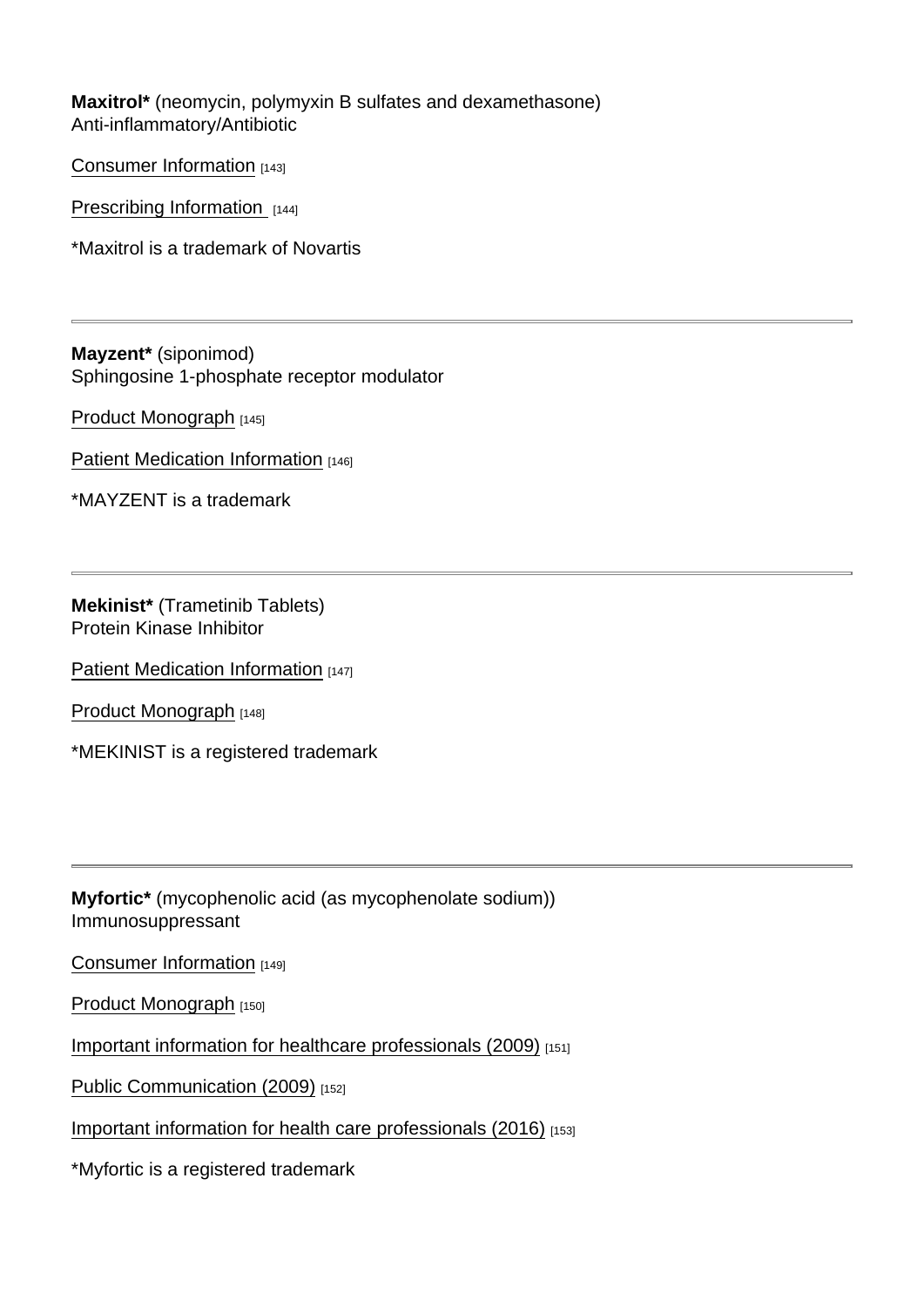### [N](https://www.novartis.ca/nos-produits/pharmaceutique#tab-14) [154]

Neoral\* (cyclosporine) Immunosuppressant

[Consumer Information](https://www.ask.novartispharma.ca/download.htm?res=neoral_patient_e.pdf&resTitleId=160) [155]

[Product Monograph](https://www.ask.novartispharma.ca/download.htm?res=neoral_scrip_e.pdf&resTitleId=691) [156]

[Neoral\\* Oral Solution-Recall Notice Lot H5131-January 2013](https://www.ask.novartispharma.ca/download.htm?res=NEORAL Recall Notice-E-08JA2013.pdf&resTitleId=625) [157]

[Recall of Lot H5131-Return Process-January 2013](https://www.ask.novartispharma.ca/download.htm?res=Neoral Recall-Return Process-E-08JA2013.pdf&resTitleId=645) [158]

\*Neoral is a registered trademark

Nevanac\* (nepafenac) Nonsteroidal Anti-Inflammatory

[Consumer Information](https://www.ask.novartispharma.ca/download.htm?res=nevanac_patient_e.pdf&resTitleId=1328) [159]

[Product Monograph](https://www.ask.novartispharma.ca/download.htm?res=nevanac_scrip_e.pdf&resTitleId=1327) [160]

\*a trademark of Novartis

 $O$  [161]

Onbrez\* Breezhaler\* (indacaterol maleate) Long-acting beta2-agonist

[Product Monograph](https://www.ask.novartispharma.ca/download.htm?res=onbrez breezhaler_scrip_e.pdf&resTitleId=796) [162]

[Patient Medication Information](https://www.ask.novartispharma.ca/download.htm?res=onbrez breezhaler_patient_e.pdf&resTitleId=1787) [163]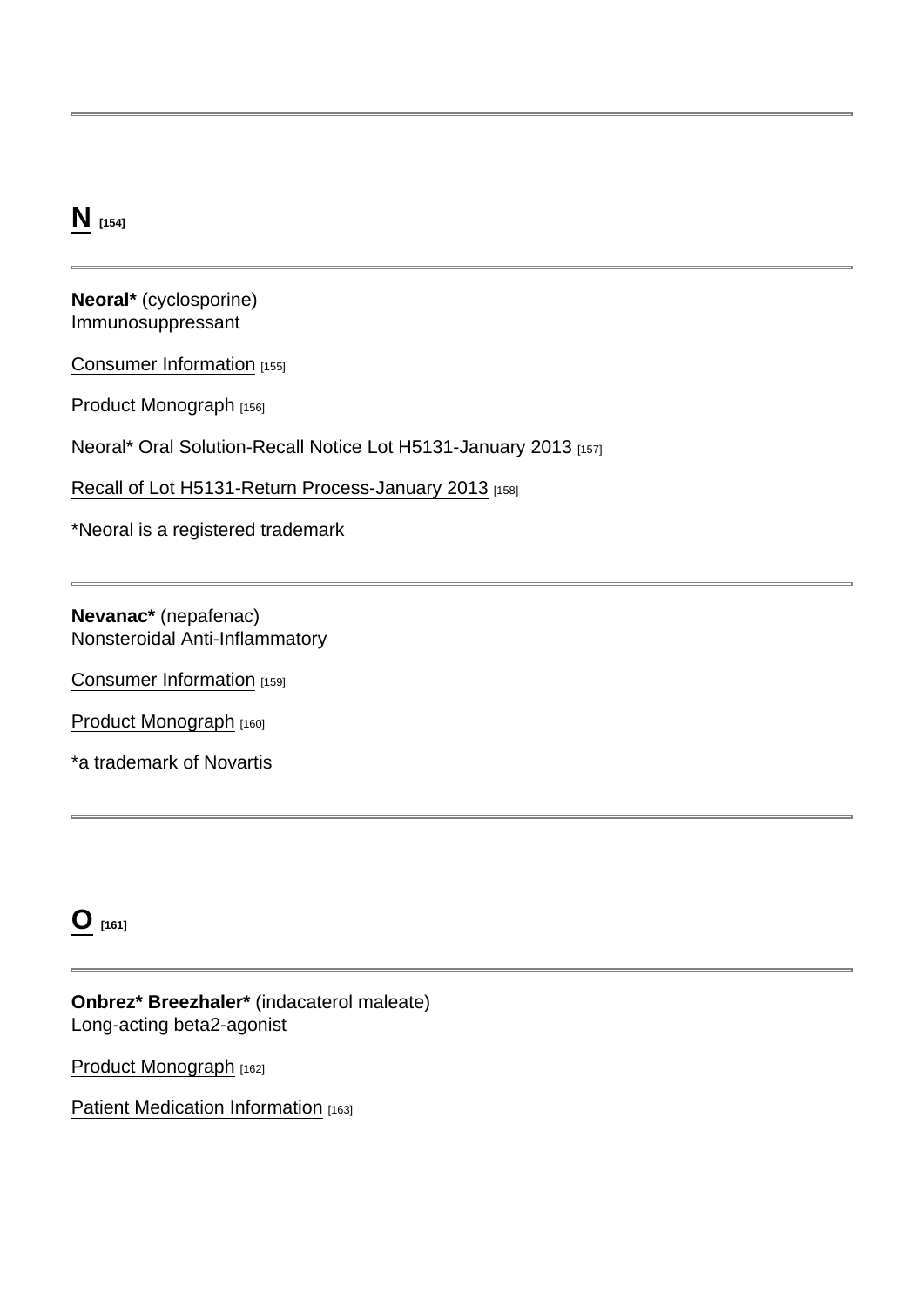$P_{[164]}$  $P_{[164]}$ 

Pataday\* (Olopatadine Hydrochloride) Anti-allergy Agent

[Consumer Information](https://www.ask.novartispharma.ca/download.htm?res=pataday_patient_e.pdf&resTitleId=1330) [166]

[Product Monograph](https://www.ask.novartispharma.ca/download.htm?res=pataday_scrip_e.pdf&resTitleId=1331) [167]

\*Pataday is a registered trademark of Novartis

Patanol\* (Olopatadine Hydrochloride) Anti-allergy Agent

[Consumer Information](https://www.ask.novartispharma.ca/download.htm?res=patanol_patient_e.pdf&resTitleId=1333) [168]

[Product Monograph](https://www.ask.novartispharma.ca/download.htm?res=patanol_scrip_e.pdf&resTitleId=1332) [169]

\*Patanol is a Registered trademark of

Pazeo\* (olopatadine) Anti-allergy Agent

[Patient Medication Information](https://www.ask.novartispharma.ca/download.htm?res=pazeo_patient_e.pdf&resTitleId=1435) [170]

[Product Monograph](https://www.ask.novartispharma.ca/download.htm?res=pazeo_scrip_e.pdf&resTitleId=1434) [171]

\*Pazeo is a trademark of Novartis

Piqray\* (Alpelisib) Antineoplastic Agent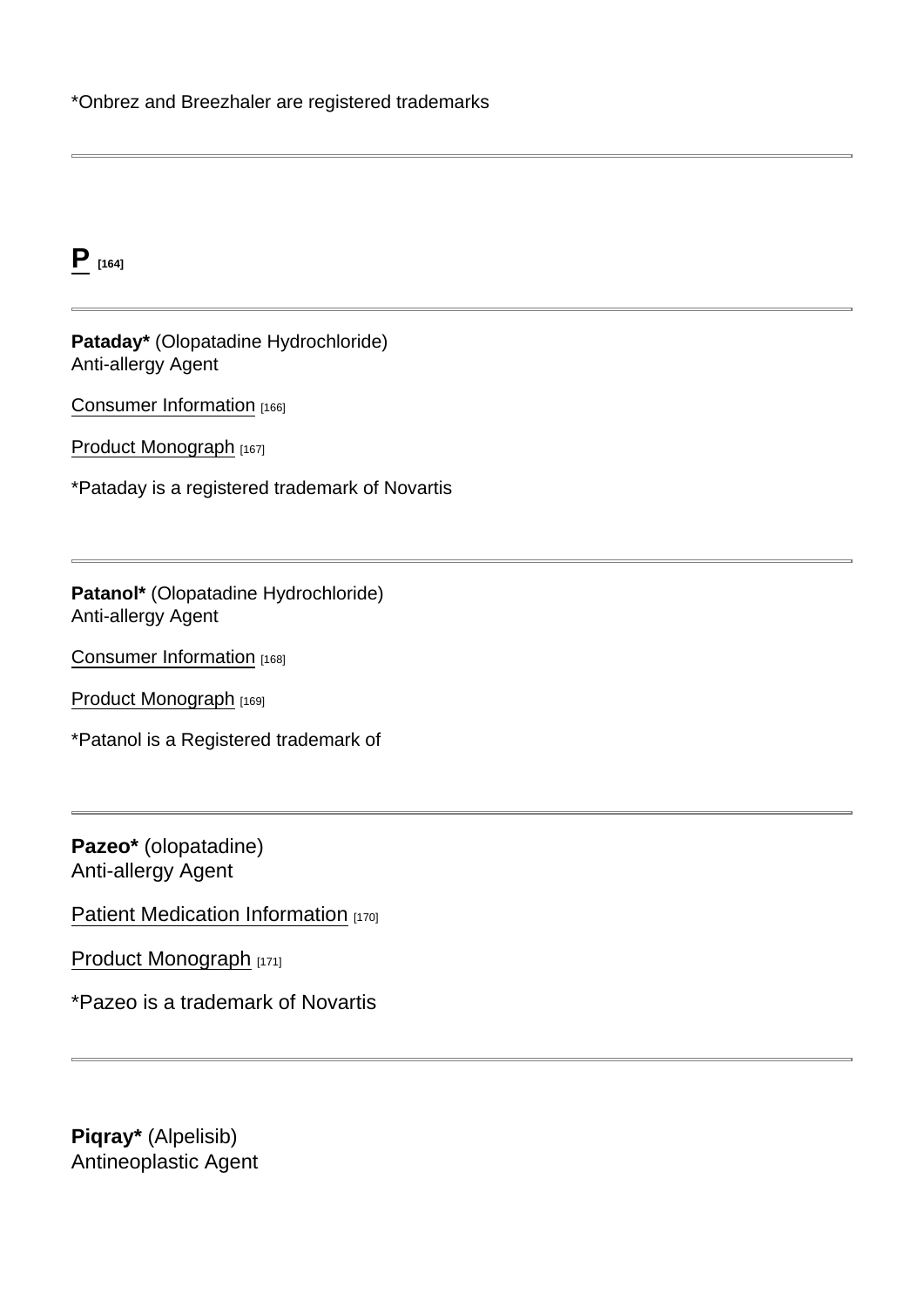### [Patient Medication Information](https://www.ask.novartispharma.ca/download.htm?res=piqray_patient_e.pdf&resTitleId=1653) [172]

[Product Monograph](https://www.ask.novartispharma.ca/download.htm?res=piqray_scrip_e.pdf&resTitleId=1652) [173]

\*PIQRAY is a registered trademark

 $R_{[174]}$  $R_{[174]}$ 

Revolade\* (Eltrombopag) Thrombopoietin Receptor Agonist

[Consumer Information](https://www.ask.novartispharma.ca/download.htm?res=revolade_patient_e.pdf&resTitleId=1091) [175]

[Product Monograph](https://www.ask.novartispharma.ca/download.htm?res=revolade_scrip_e.pdf&resTitleId=1090) [176]

[Important information for healthcare professionals \(2021\)](https://www.ask.novartispharma.ca/download.htm?res=revolade_dhcp_e_2021.pdf&resTitleId=1841) [177]

[Public Communication \(2021\)](https://www.ask.novartispharma.ca/download.htm?res=revolade_pc_e_2021.pdf&resTitleId=1839) [178]

[Important information for healthcare professionals \(2016\)](https://www.ask.novartispharma.ca/download.htm?res=revolade_dhpc_e_aug2016.pdf&resTitleId=1241) [179]

\*REVOLADE is a registered trademark

Rydapt\* (midostaurine) Antineoplastic Agent

[Consumer Information](https://ask.novartispharma.ca/download.htm?res=rydapt_patient_e.pdf&resTitleId=1392) [180]

[Product Monograph](https://ask.novartispharma.ca/download.htm?res=rydapt_scrip_e.pdf&resTitleId=1393) [181]

\*Rydapt is a trademark

 $S$  [182]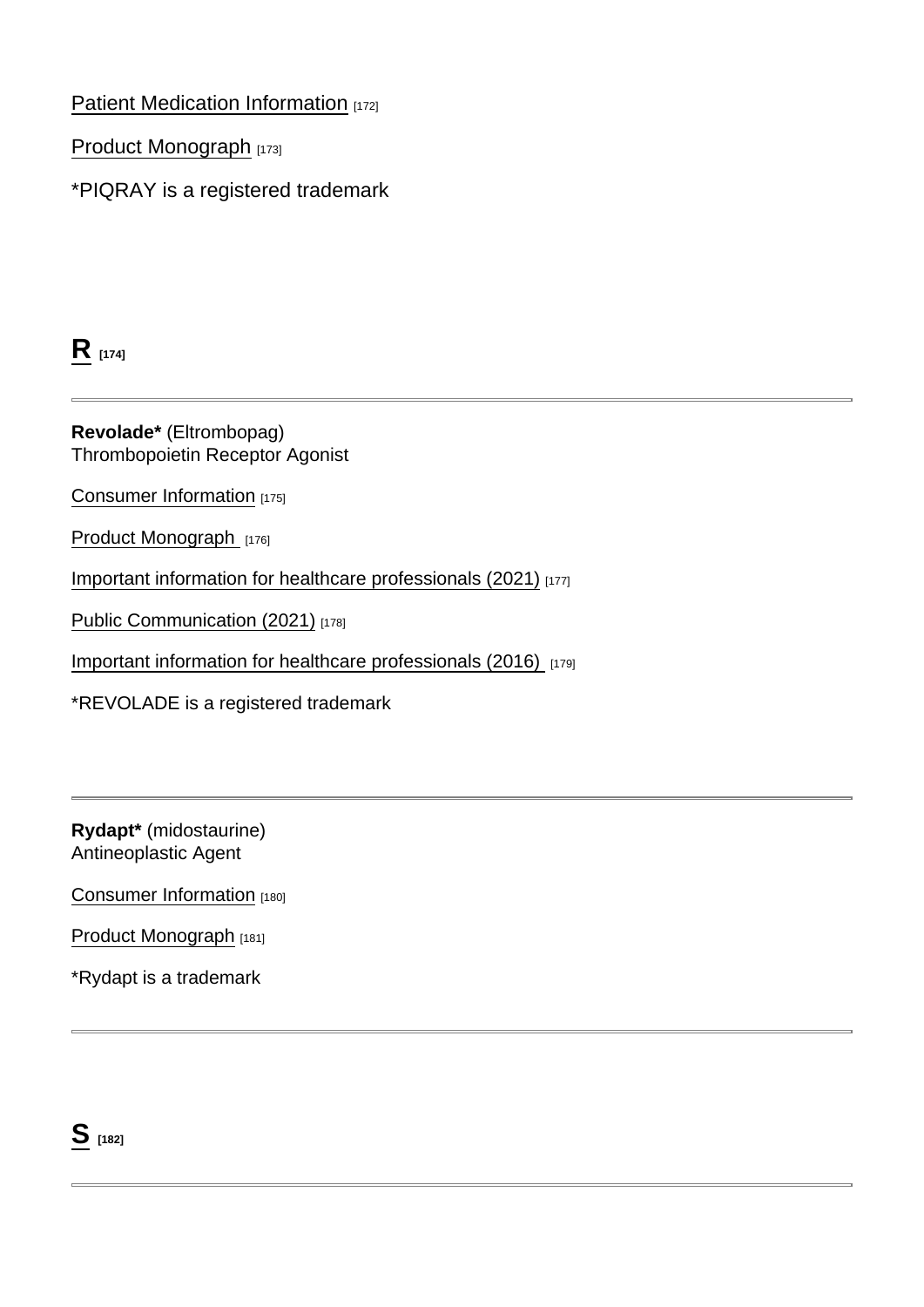Sandimmune\* I.V. (cyclosporine) Immunosuppressant

[Consumer Information](https://www.ask.novartispharma.ca/download.htm?res=sandimmune_patient_e.pdf&resTitleId=170) [183]

[Product Monograph](https://www.ask.novartispharma.ca/download.htm?res=sandimmune_scrip_e.pdf&resTitleId=692) [184]

\*Sandimmune is a registered trademark

Sandostatin\* / Sandostatin\* LAR\* (octreotide acetate injection) / (octreotide as acetate for injectable suspension) Synthetic Octapeptide Analogue of Somatostatin

[Consumer Information](https://www.ask.novartispharma.ca/download.htm?res=sandostatin_patient_e.pdf&resTitleId=1790) [185]

[Product Monograph](https://www.ask.novartispharma.ca/download.htm?res=sandostatin_scrip_e.pdf&resTitleId=789) [186]

\*Sandostatin and LAR are registered trademarks

Seebri\* Breezhaler\* (glycopyrronium bromide) Long-acting muscarinic antagonist

[Consumer Information](https://www.ask.novartispharma.ca/download.htm?res=seebri breezhaler_patient_e.pdf&resTitleId=667) [187]

[Product Monograph](https://www.ask.novartispharma.ca/download.htm?res=seebri breezhaler_scrip_e.pdf&resTitleId=797) [188]

\*Seebri and Breezhaler are registered trademarks

Simbrinza\* (brinzolamide / brimonidine tartrate) Topical Carbonic Anhydrase Inhibitor and Topical Alpha-2 Agonist Agent

[Consumer Information](https://www.ask.novartispharma.ca/download.htm?res=simbrinza_patient_e.pdf&resTitleId=1335) [189]

[Product Monograph](https://www.ask.novartispharma.ca/download.htm?res=simbrinza_scrip_e.pdf&resTitleId=1334) [190]

\*Simbrinza is a Novartis product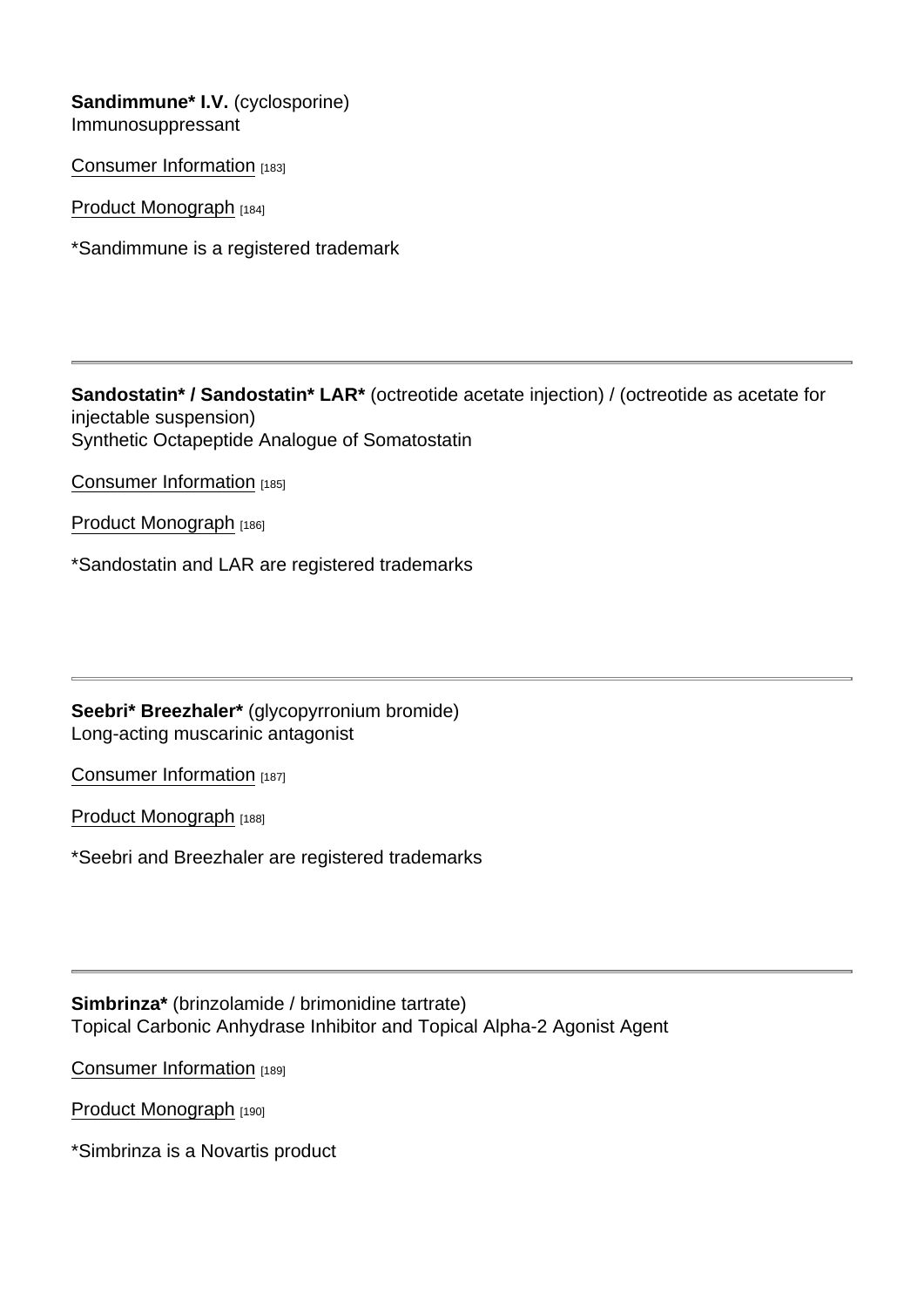Simulect\* (basiliximab) Immunosuppressant

[Consumer Information](https://www.ask.novartispharma.ca/download.htm?res=simulect_patient_e.pdf&resTitleId=362) [191]

[Product Monograph](https://www.ask.novartispharma.ca/download.htm?res=simulect_scrip_e.pdf&resTitleId=809) [192]

\*Simulect is a registered trademark

 $T_{[193]}$  $T_{[193]}$ 

Tabrecta\* (capmatinib) Protein Kinase Inhibitor

[Patient Medication Information](https://www.ask.novartispharma.ca/download.htm?res=tabrecta_patient_e.pdf&resTitleId=1867) [194]

[Product Monograph](https://www.ask.novartispharma.ca/download.htm?res=tabrecta_scrip_e.pdf&resTitleId=1866) [195]

\*TABRECTA is a registered trademark

Tafinlar\* (Dabrafenib (as dabrafenib mesylate)) Protein Kinase Inhibitor

[Patient Medication Information](https://www.ask.novartispharma.ca/download.htm?res=tafinlar_patient_e.pdf&resTitleId=1789) [196]

[Product Monograph](https://www.ask.novartispharma.ca/download.htm?res=tafinlar_scrip_e.pdf&resTitleId=1095) [197]

[Important information for healthcare professionals \(2015\)](https://www.ask.novartispharma.ca/download.htm?res=tafinlar_dhcp_mar2015_e.pdf&resTitleId=1096) [198]

\*TAFINLAR is a registered trademark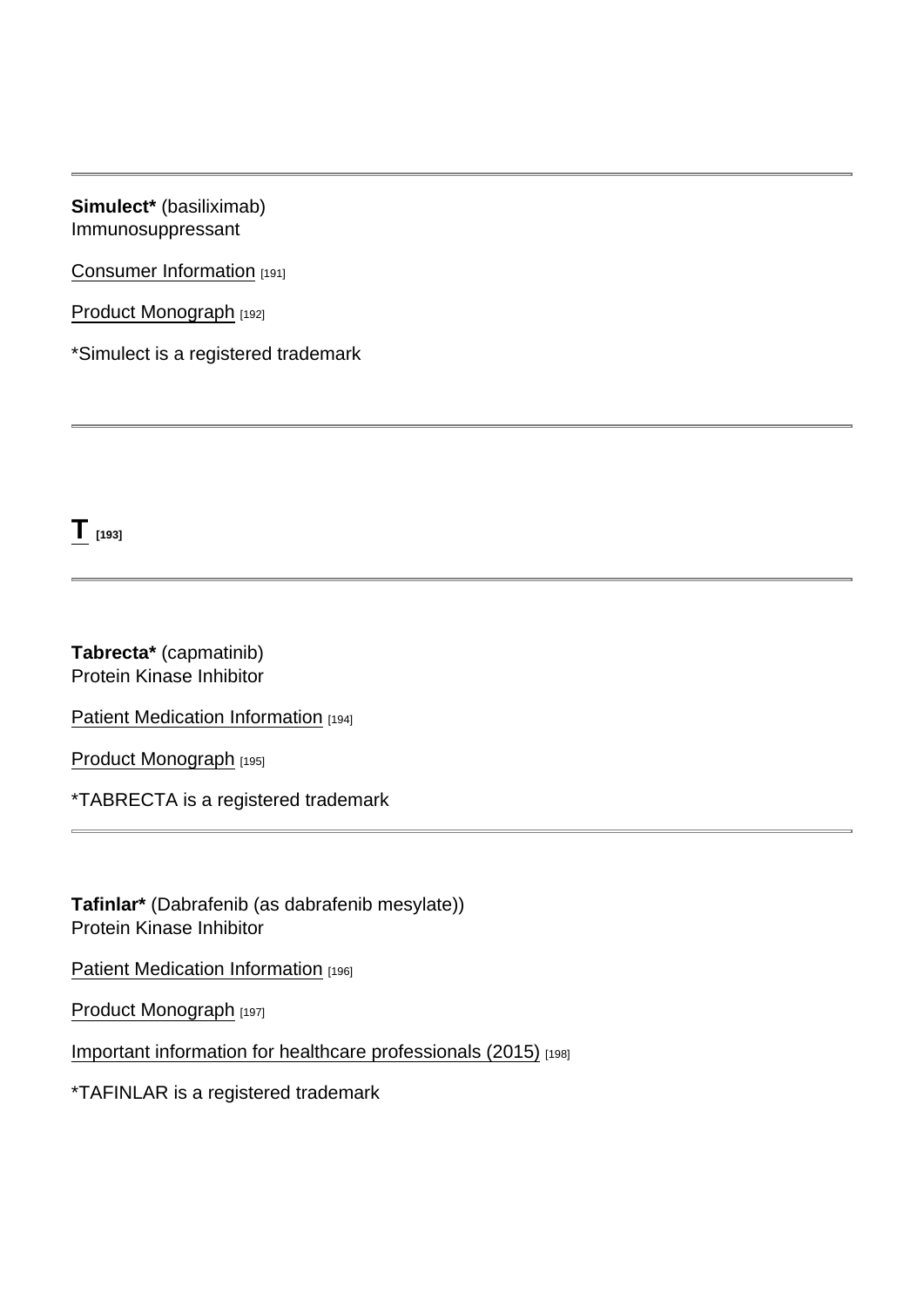Tasigna\* (nilotinib) Protein-tyrosine Kinase Inhibitor [Consumer Information](https://www.ask.novartispharma.ca/download.htm?res=tasigna_patient_e.pdf&resTitleId=186) [199] [Product Monograph](https://www.ask.novartispharma.ca/download.htm?res=tasigna_scrip_e.pdf&resTitleId=766) [200] [Important information for healthcare professionals \(2013\)](https://www.ask.novartispharma.ca/download.htm?res=Tasigna_DHCPL_E_April2013.pdf&resTitleId=707) [201] [Public Communication \(2013\)](https://www.ask.novartispharma.ca/download.htm?res=Tasigna_PC_E_April2013.pdf&resTitleId=706) [202] [Important information for healthcare professionals \(2011\)](https://www.ask.novartispharma.ca/download.htm?res=Tasigna_DHCPL_E_June 9 2011.pdf&resTitleId=338) [203] [Fact sheet \(2011\)](https://www.ask.novartispharma.ca/download.htm?res=Tasigna_Fact Sheet_E_June 9  2011.pdf&resTitleId=339) [204] [Important information for healthcare professionals \(2010\)](https://www.ask.novartispharma.ca/download.htm?res=Tasigna_DHCPL_E_July2010.pdf&resTitleId=278) [205] [Fact Sheet \(2010\)](https://www.ask.novartispharma.ca/download.htm?res=Tasigna_Fact Sheet_E_July2010.pdf&resTitleId=279) [206] [Important information for healthcare professionals and patients \(2016\)](https://www.novartis.ca/sites/www.novartis.ca/files/hprc_tkis_final_e.pdf) [207]

\*Tasigna is a registered trademark

Tegretol\* (carbamazepine) Anticonvulsant, Antimanic, For Symptomatic Relief Of Trigeminal Neuralgia

[Consumer Information](https://www.ask.novartispharma.ca/download.htm?res=tegretol_patient_e.pdf&resTitleId=189) [208]

[Product Monograph](https://www.ask.novartispharma.ca/download.htm?res=tegretol_scrip_e.pdf&resTitleId=813) [209]

[Important information for healthcare professionals \(2008\)](https://www.ask.novartispharma.ca/download.htm?res=Tegretol DHCP_E_2008_Mar.pdf&resTitleId=280) [210]

\*Tegretol is a registered trademark

TobraDex\* (Tobramycin and Dexamethasone) Antibacterial and Corticosteroid

[Patient Medication Information](https://www.ask.novartispharma.ca/download.htm?res=tobradex_patient_e.pdf&resTitleId=1361) [211]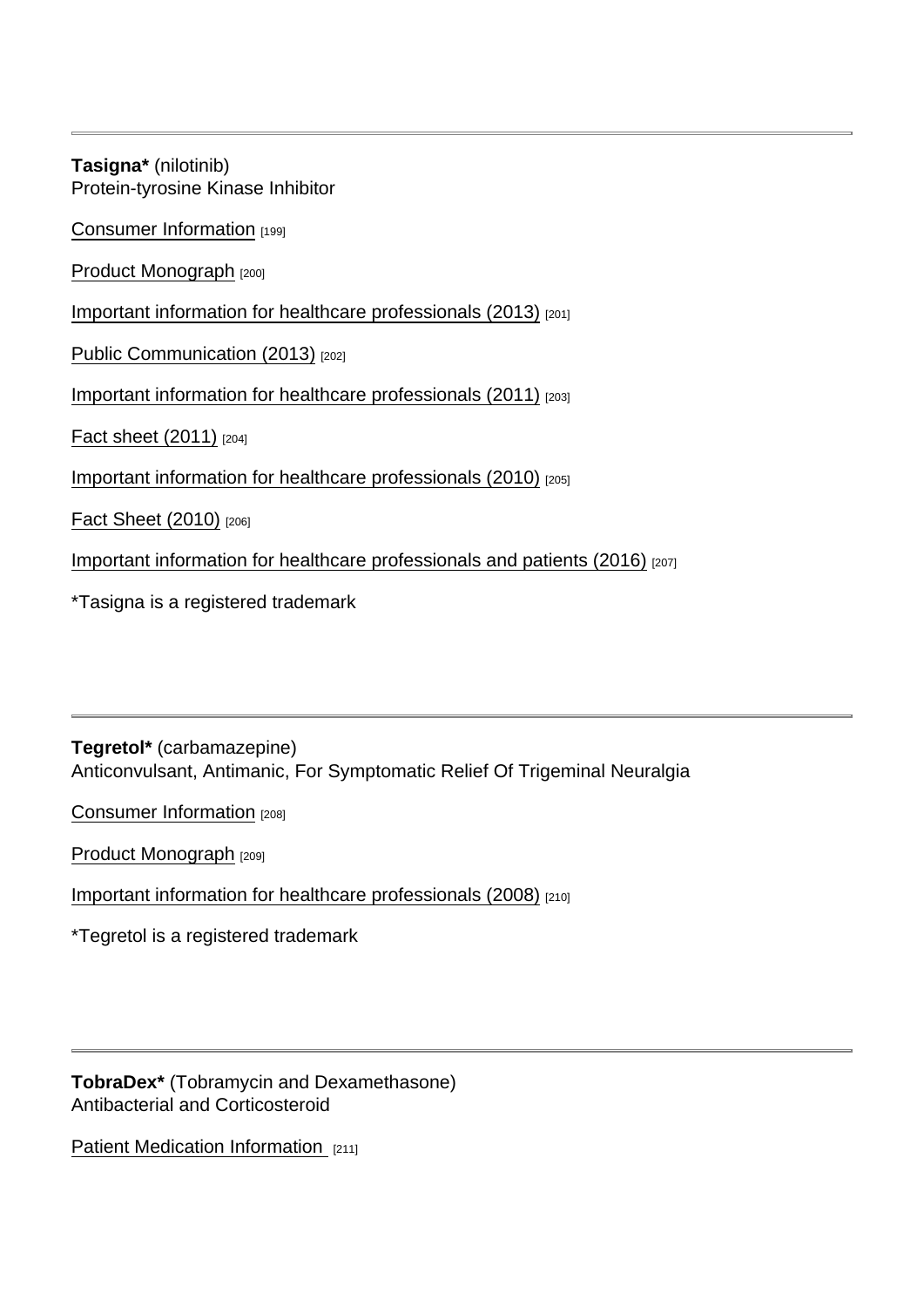#### [Product Monograph including Patient Medication Information](https://www.ask.novartispharma.ca/download.htm?res=tobradex_scrip_e.pdf&resTitleId=1363) [212]

\*Tobradex is a trademark of Novartis

Tobrex\* (Tobramycin) Antibacterial (ophthalmic)

[Product Monograph](https://www.ask.novartispharma.ca/download.htm?res=tobrex_scrip_e.pdf&resTitleId=1394) [213]

[Patient Medication Information](https://ask.novartispharma.ca/download.htm?res=tobrex_patient_e.pdf&resTitleId=1410) [214]

\*Tobrex is a trademark of Novartis

Transderm-Nitro\* (nitroglycerin) Antianginal Agent

[Consumer Information](https://www.ask.novartispharma.ca/download.htm?res=transderm-nitro_patient_e.pdf&resTitleId=195) [215]

[Product Monograph](https://www.ask.novartispharma.ca/download.htm?res=transderm-nitro_scrip_e.pdf&resTitleId=814) [216]

\*Transderm-Nitro is a registered trademark

Travatan \* Z (Travoprost) Prostaglandin F2a analogue

[Patient Medication Information](https://www.ask.novartispharma.ca/download.htm?res=travatan-z_patient_e.pdf&resTitleId=1347) [217]

[Product Monograph including Patient Medication Information](https://www.ask.novartispharma.ca/download.htm?res=travatan-z_scrip_e.pdf&resTitleId=1337) [218]

\*Travatan is a trademark of Novartis

Triesence\* (triamcinolone acetonide)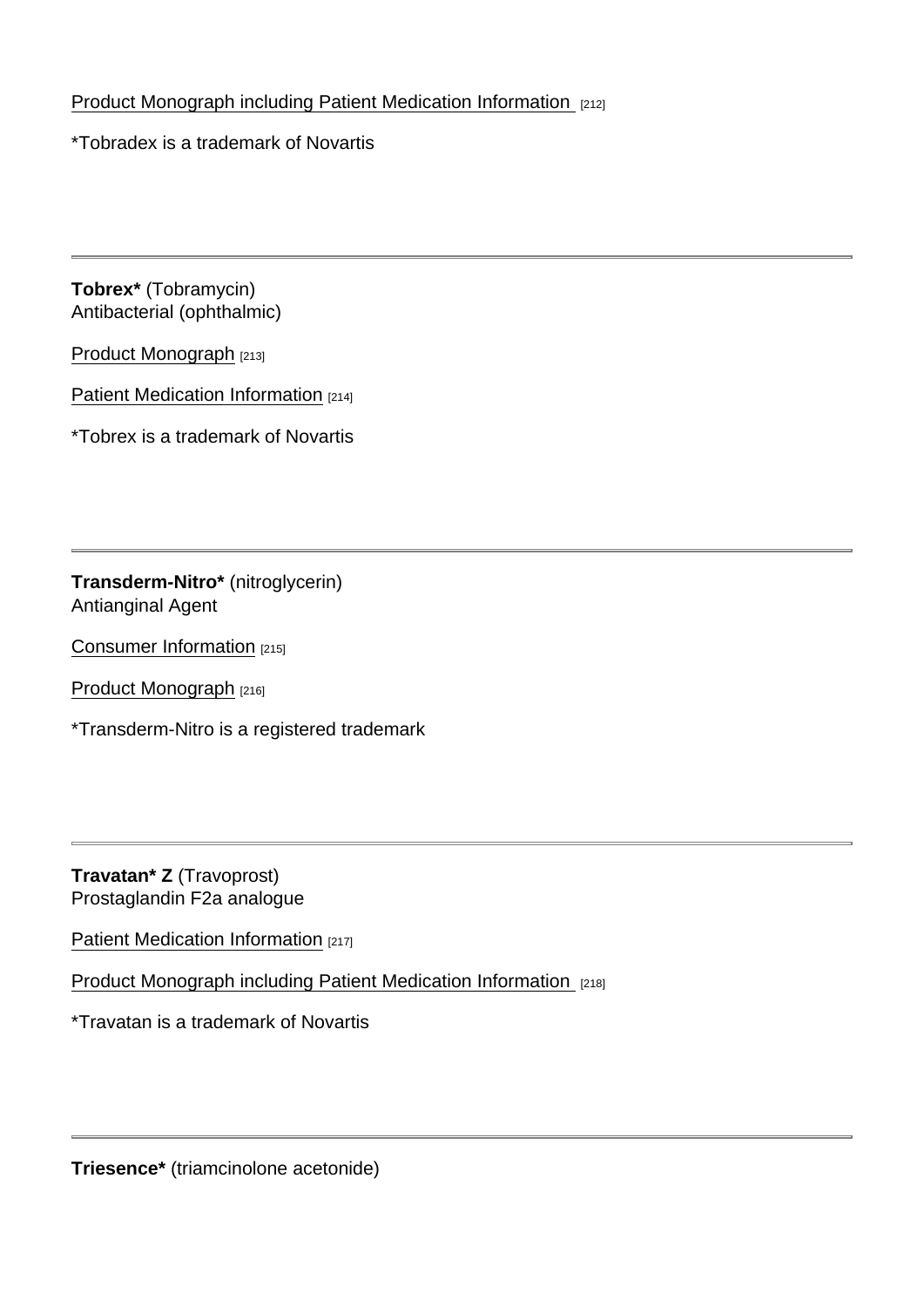Visualization Agent

[Consumer Information](https://www.ask.novartispharma.ca/download.htm?res=triesence_patient_e.pdf&resTitleId=1362) [219]

[Product Monograph](https://www.ask.novartispharma.ca/download.htm?res=triesence_scrip_e.pdf&resTitleId=1338) [220]

\*Triesence is a trademark of Novartis

Trileptal\* (oxcarbazepine) Antiepileptic

[Patient Medication Information](https://www.ask.novartispharma.ca/download.htm?res=trileptal_patient_e.pdf&resTitleId=1792) [221]

[Product Monograph](https://www.ask.novartispharma.ca/download.htm?res=trileptal_scrip_e.pdf&resTitleId=787) [222]

[Important information for healthcare professionals \(2005\)](https://www.ask.novartispharma.ca/download.htm?res=Trileptal_DHLP_E_2005_Apr.pdf&resTitleId=281) [223]

\*Trileptal is a registered trademark

Tykerb\* (lapatinib tablets (as lapatinib ditosylate)) Antineoplastic Agent

[Consumer Information](https://www.ask.novartispharma.ca/download.htm?res=tykerb_patient_e.pdf&resTitleId=1107) [224]

[Product Monograph](https://www.ask.novartispharma.ca/download.htm?res=tykerb_scrip_e.pdf&resTitleId=1110) [225]

[Important information for healthcare professionals](https://www.ask.novartispharma.ca/download.htm?res=tykerb_dhcp_mar2013_e.pdf&resTitleId=1108) [226]

[Public Communication \(2013\)](https://www.ask.novartispharma.ca/download.htm?res=tykerb_pc_mar2013_e.pdf&resTitleId=1109) [227]

\*TYKERB is a registered trademark

 $\bigcup$  [228]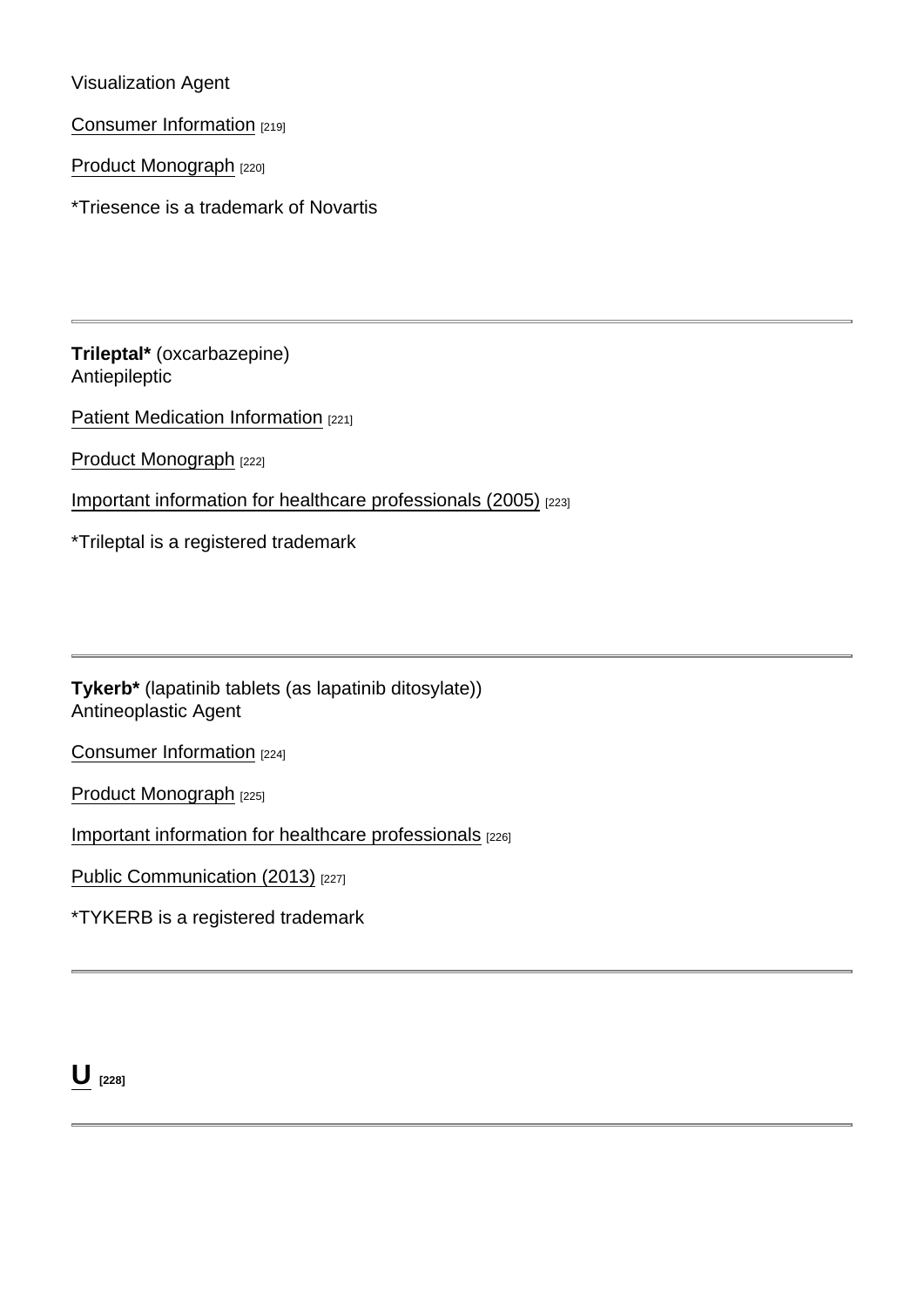Ultibro\* Breezhaler\* (indacaterol maleate and glycopyrronium bromide) Long-acting beta2-agonist and Long-acting muscarinic antagonist

[Consumer Information](https://www.ask.novartispharma.ca/download.htm?res=ultibro breezhaler_patient_e.pdf&resTitleId=909) [229]

[Product Monograph](https://www.ask.novartispharma.ca/download.htm?res=ultibro breezhaler_scrip_e.pdf&resTitleId=910) [230]

\*Ultibro and Breezhaler are registered trademarks

 $V$  [231]

Vigamox\* (Moxifloxacin Ophtalmic Solution) Antibacterial (ophtalmic)

[Consumer Information](https://www.ask.novartispharma.ca/download.htm?res=vigamox_patient_e.pdf&resTitleId=1340) [232]

[Product Monograph](https://www.ask.novartispharma.ca/download.htm?res=vigamox_scrip_e.pdf&resTitleId=1339) [233]

\*a trademark of Novartis

Voltaren Rapide\* (diclofenac potassium) Nonsteroidal Anti-Inflammatory Drug (NSAID)

[Consumer Information](https://www.ask.novartispharma.ca/download.htm?res=voltaren rapide_patient_e.pdf&resTitleId=213) [234]

[Product Monograph](https://www.ask.novartispharma.ca/download.htm?res=voltaren rapide_scrip_e.pdf&resTitleId=817) [235]

[Important information for healthcare professionals \(2014\)](https://www.ask.novartispharma.ca/download.htm?res=Voltaren Voltaren SR Voltaren Rapide_HPC_E_06Oct2014.pdf&resTitleId=968) [236]

[Public Communication \(2014\)](https://www.ask.novartispharma.ca/download.htm?res=Voltaren Voltaren SR Voltaren Rapide_PC_E_06Oct2014.pdf&resTitleId=970) [237]

\*Voltaren Rapide is a registered trademark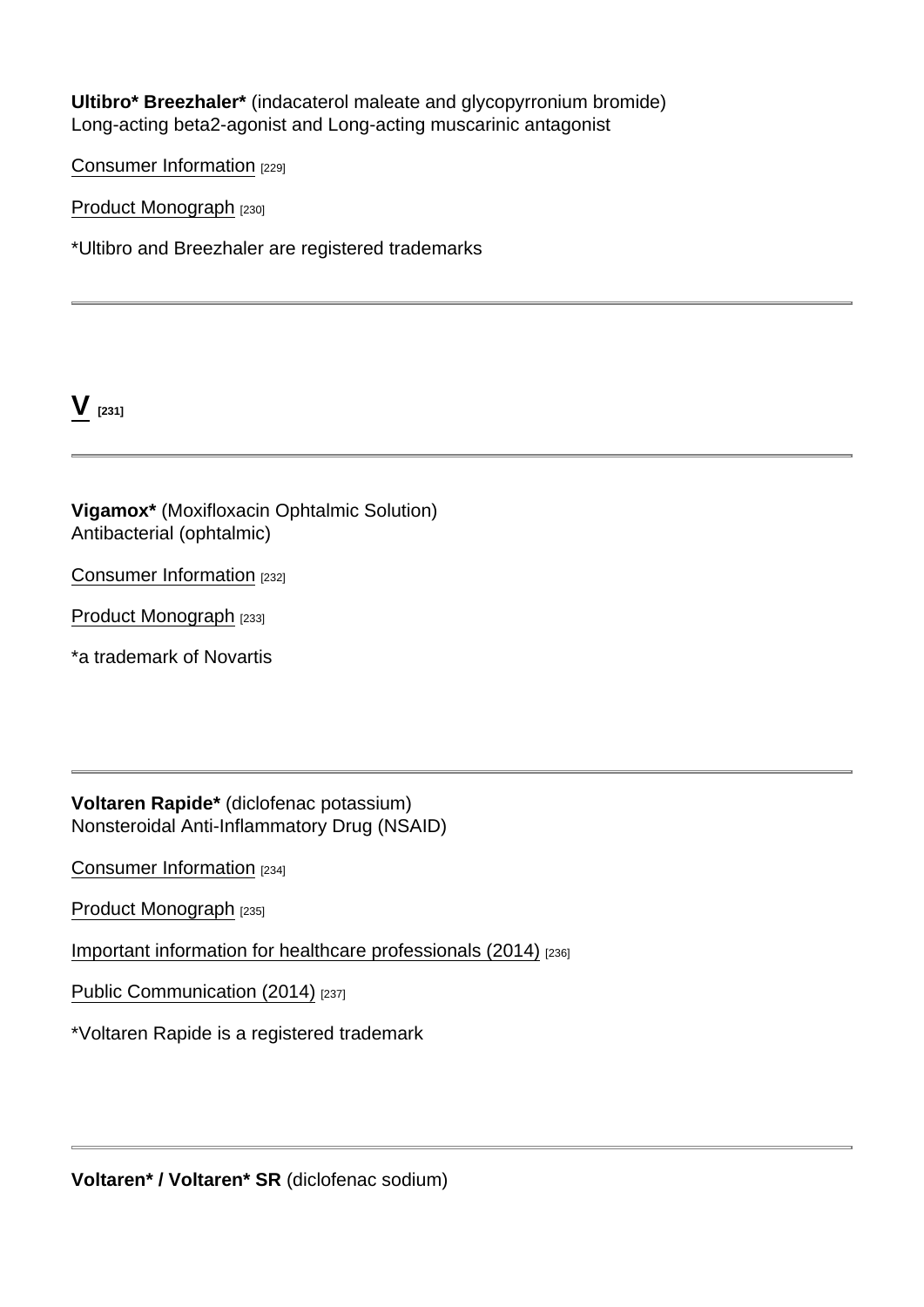Nonsteroidal Anti-Inflammatory Drug (NSAID)

[Consumer Information](https://www.ask.novartispharma.ca/download.htm?res=voltaren_patient_e.pdf&resTitleId=215) [238]

[Product Monograph](https://www.ask.novartispharma.ca/download.htm?res=voltaren_scrip_e.pdf&resTitleId=818) [239]

[Important information for healthcare professionals \(2014\)](https://www.ask.novartispharma.ca/download.htm?res=Voltaren Voltaren SR Voltaren Rapide_HPC_E_06Oct2014.pdf&resTitleId=967) [240]

[Public Communication \(2014\)](https://www.ask.novartispharma.ca/download.htm?res=Voltaren Voltaren SR Voltaren Rapide_PC_E_06Oct2014.pdf&resTitleId=969) [241]

\*Voltaren is a registered trademark

Voltaren\* Ophtha (Diclofenac Sodium) Anti-inflammatory Analgesic Agent

[Consumer Information](https://www.ask.novartispharma.ca/download.htm?res=voltaren ophtha_patient_e.pdf&resTitleId=1370) [242]

[Product Monograph](https://www.ask.novartispharma.ca/download.htm?res=voltaren ophtha_scrip_e.pdf&resTitleId=1371) [243]

\*Voltaren is a trademark of Novartis

Votrient\* (Pazopanib (as pazopanib hydrochloride)) Antineoplastic Agent

[Consumer Information](https://www.ask.novartispharma.ca/download.htm?res=votrient_patient_e.pdf&resTitleId=1100) [244]

[Product Monograph](https://www.ask.novartispharma.ca/download.htm?res=votrient_scrip_e.pdf&resTitleId=1099) [245]

[Important information for healthcare professionals \(2013\)](https://www.ask.novartispharma.ca/download.htm?res=votrient_dhcp_aug2013_e.pdf&resTitleId=1103) [246]

[Public Communication \(2013\)](https://www.ask.novartispharma.ca/download.htm?res=votrient_pc_2013_e.pdf&resTitleId=1102) [247]

\*VOTRIENT is a registered trademark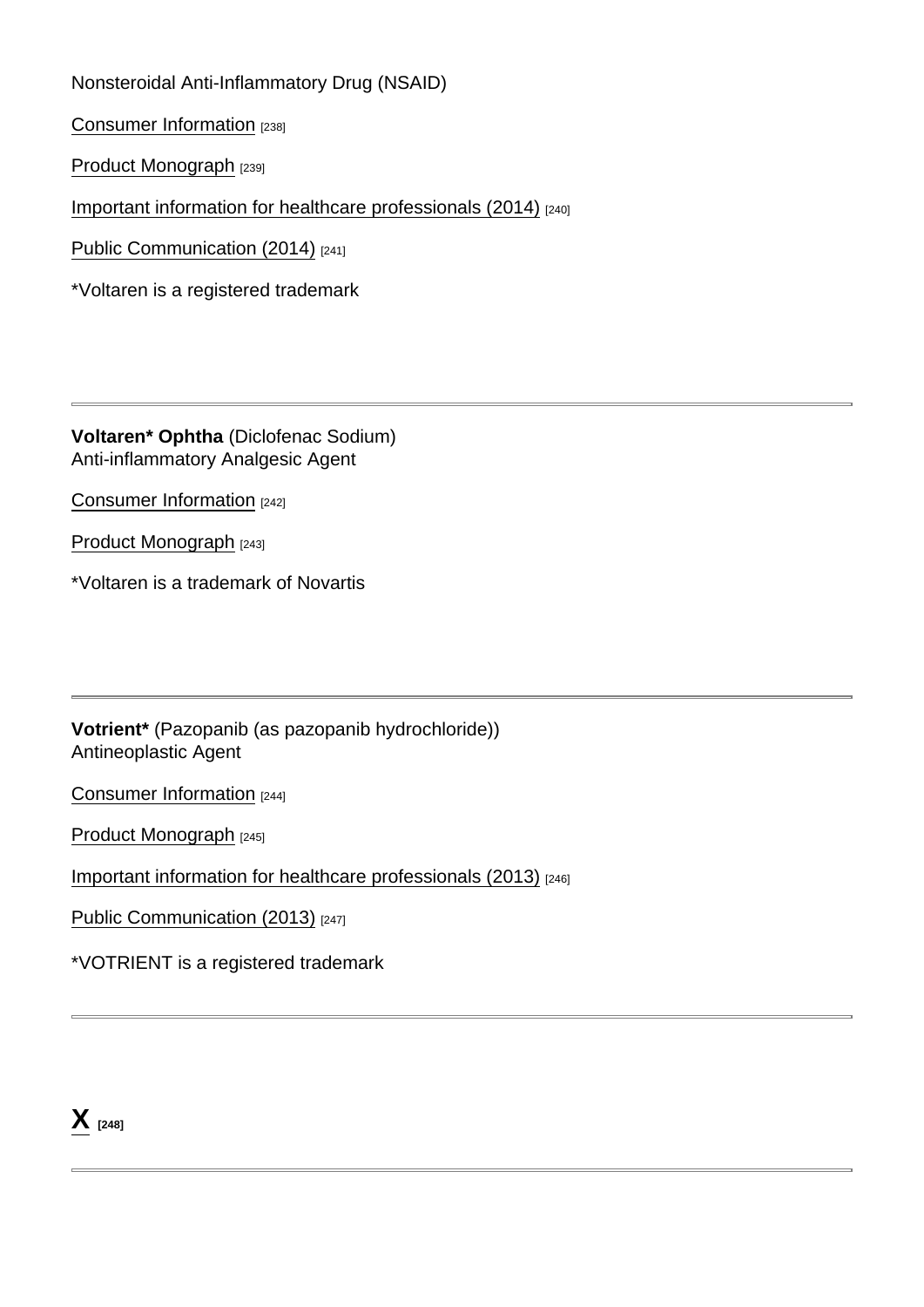#### Xiidra\* (Lifitegrast) Lymphocyte function associated antigen-1 (LFA-1) antagonist

[Patient Medication Information](https://www.ask.novartispharma.ca/download.htm?res=xiidra_patient_e.pdf&resTitleId=1622) [249]

[Product Monograph](https://www.ask.novartispharma.ca/download.htm?res=xiidra_scrip_e.pdf&resTitleId=1623) [250]

\*XIIDRA is a registered trademark

Xolair\* (omalizumab) IgE-Neutralizing Antibody (Anti-IgE)

[Consumer Information](https://www.ask.novartispharma.ca/download.htm?res=xolair_patient_e.pdf&resTitleId=217) [251]

[Product Monograph](https://www.ask.novartispharma.ca/download.htm?res=xolair_scrip_e.pdf&resTitleId=800) [252]

\*Xolair is a registered trademark

 $Z$  [253]

Zofran\* / Zofran\* ODT ((ondansetron hydrochloride dihydrate)) **Antiemetic** 

[Consumer Information](https://www.ask.novartispharma.ca/download.htm?res=zofran_patient_e.pdf&resTitleId=1113) [254]

[Product Monograph](https://www.ask.novartispharma.ca/download.htm?res=zofran_scrip_e.pdf&resTitleId=1114) [255]

[Important information for healthcare professionals \(2014\)](https://www.ask.novartispharma.ca/download.htm?res=zofran_dhcp_juin2014_f.pdf&resTitleId=1116) [256]

[Important information for healthcare professionals \(2012\)](https://www.ask.novartispharma.ca/download.htm?res=zofran_dhcp_oct2012_e.pdf&resTitleId=1115) [257]

[Public Communication \(2012\)](https://www.ask.novartispharma.ca/download.htm?res=zofran_pc_oct2012_e.pdf&resTitleId=1118) [258]

\*ZOFRAN is a registered trademark

 Zolgensma\* (onasemnogene abeparvovec) Other drugs for disorders of the musculo-skeletal system

[Product Monograph](https://prod.novartis.ca/sites/www.novartis.ca/files/zolgensma_scrip_e.pdf) [259]

[Patient Medication Information](https://www.ask.novartispharma.ca/download.htm?res=zolgensma_patient_e.pdf&resTitleId=1748) [260]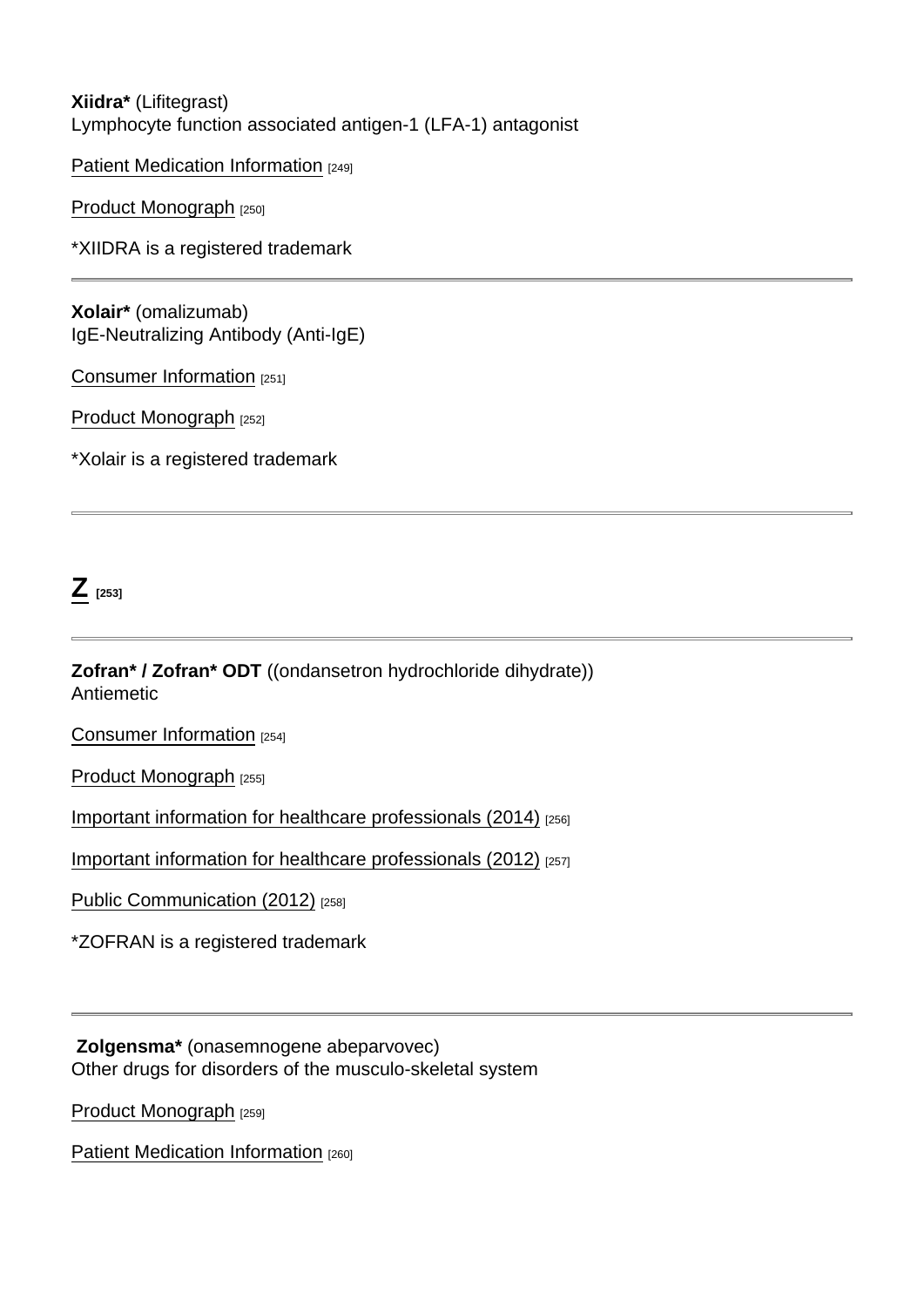Zometa\* (zoledronic acid for injection) Bone Metabolism Regulator

[Consumer Information](https://www.ask.novartispharma.ca/download.htm?res=zometa_patient_e.pdf&resTitleId=222) [261]

[Product Monograph](https://www.ask.novartispharma.ca/download.htm?res=zometa_scrip_e.pdf&resTitleId=749) [262]

[Important information for healthcare professionals \(2005\)](http://www.ask.novartispharma.ca/download.htm?res=Zometa_Aclasta DHCP_E_2005_Aug.pdf&resTitleId=282) [263]

[Public Communication \(2005\)](https://www.ask.novartispharma.ca/download.htm?res=Zometa_Aclasta_PC_E_2005_Aug.pdf&resTitleId=283) [264]

[Important information for healthcare professionals \(2004\)](https://www.ask.novartispharma.ca/download.htm?res=Aredia_Zometa_DHCP_E_2004_Nov.pdf&resTitleId=284) [265]

\*Zometa is a registered trademark

Zykadia\* (Ceritinib) Protein Kinase Inhibitor

[Consumer Information](https://www.ask.novartispharma.ca/download.htm?res=zykadia_patient_e.pdf&resTitleId=1129) [266]

[Product Monograph](https://www.ask.novartispharma.ca/download.htm?res=zykadia_scrip_e.pdf&resTitleId=1130) [267]

[Important information for healthcare professionals \(2015\)](https://www.ask.novartispharma.ca/download.htm?res=Zykadia_HCP_E_23Mar2015.pdf&resTitleId=1131) [268]

\*ZYKADIA is a registered trademark

Source URL: https://www.novartis.ca/en/our-products/pharmaceuticals

Links

[1] https://www.novartis.ca/en/our-products/pharmaceuticals

[2] https://www.novartis.ca/nos-produits/pharmaceutique#tab-1

[3] https://www.ask.novartispharma.ca/download.htm?res=aclasta\_patient\_e.pdf&resTitleId=97

[4] https://www.ask.novartispharma.ca/download.htm?res=aclasta\_scrip\_e.pdf&resTitleId=687 [5]

https://www.ask.novartispharma.ca/download.htm?res=Aclasta\_HPC\_E\_12Oct2010.pdf&resTitleId=285 [6]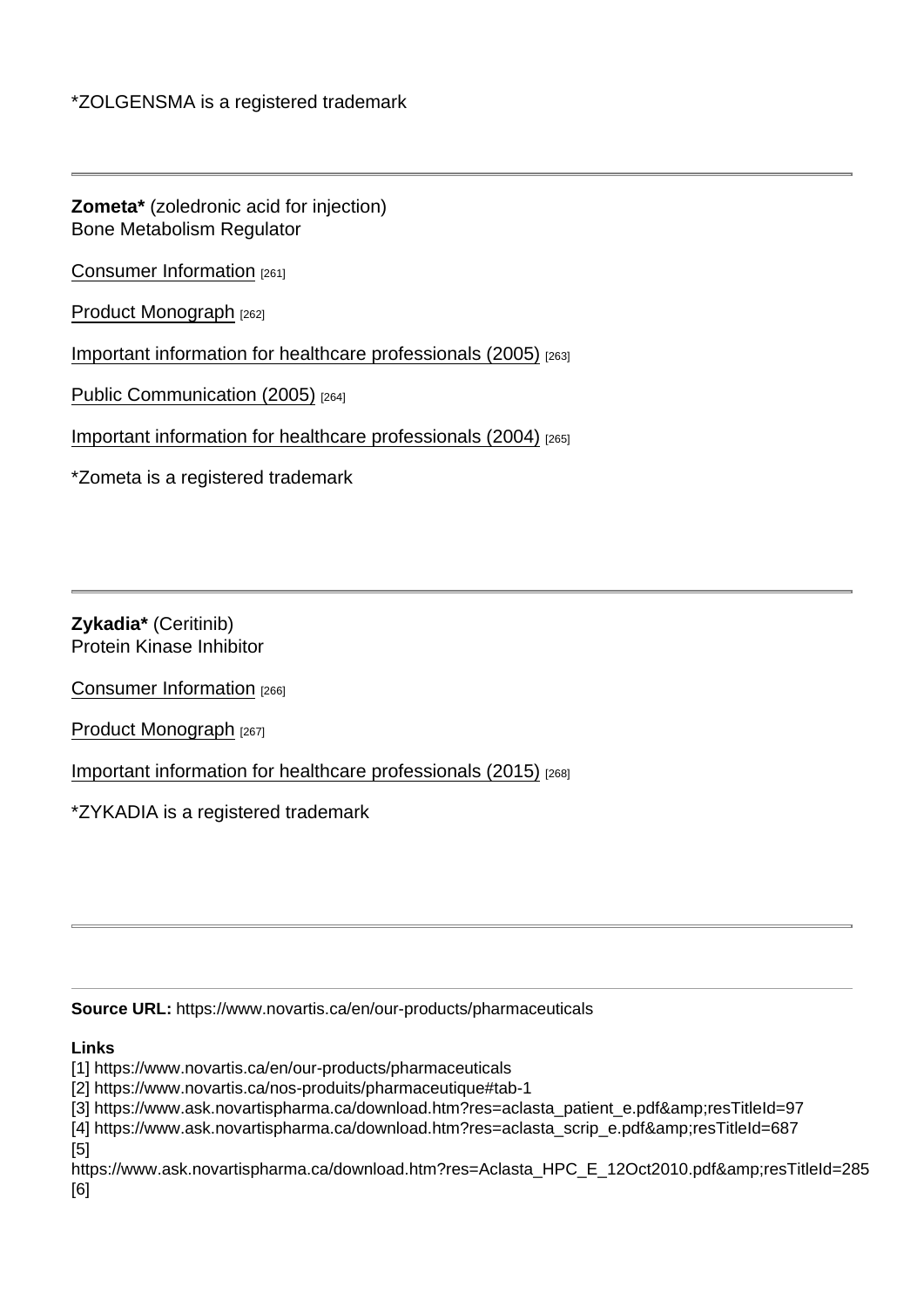https://www.ask.novartispharma.ca/download.htm?res=Aclasta\_PC\_E\_14Oct2010.pdf&amp:resTitleId=286 [7] https://www.ask.novartispharma.ca/download.htm?res=Zometa\_Aclasta DHCP\_E\_2005\_Aug.pdf&resTitleId=230

#### [8]

https://www.ask.novartispharma.ca/download.htm?res=Zometa Aclasta PC E 2005 Aug.pdf&amp:resTitleId=231 [9] https://www.ask.novartispharma.ca/download.htm?res=afinitor\_scrip\_e.pdf&resTitleId=705 [10] https://www.ask.novartispharma.ca/download.htm?res=afinitor\_patient\_e.pdf&resTitleId=1791 [11] https://www.ask.novartispharma.ca/download.htm?res=aimovig\_patient\_e.pdf&resTitleId=1522 [12] https://www.ask.novartispharma.ca/download.htm?res=aimovig\_scrip\_e.pdf&resTitleId=1480 [13] https://www.ask.novartispharma.ca/download.htm?res=alomide\_patient\_e.pdf&resTitleId=1309 [14] https://www.ask.novartispharma.ca/download.htm?res=alomide\_scrip\_e.pdf&resTitleId=1308 [15] https://www.ask.novartispharma.ca/download.htm?res=atectura\_patient\_e.pdf&resTitleId=1820 [16] https://www.ask.novartispharma.ca/download.htm?res=atectura\_scrip\_e.pdf&resTitleId=1821 [17] https://www.ask.novartispharma.ca/download.htm?res=atriance\_patient\_e.pdf&resTitleId=1078 [18] https://www.ask.novartispharma.ca/download.htm?res=atriance\_scrip\_e.pdf&resTitleId=1079 [19] https://www.ask.novartispharma.ca/download.htm?res=azarga\_patient\_e.pdf&resTitleId=1342 [20] https://www.ask.novartispharma.ca/download.htm?res=azarga\_scrip\_e.pdf&resTitleId=1310 [21] https://www.ask.novartispharma.ca/download.htm?res=azopt\_patient\_e.pdf&resTitleId=1350 [22] https://www.ask.novartispharma.ca/download.htm?res=azopt\_scrip\_e.pdf&resTitleId=1245 [23] https://www.novartis.ca/nos-produits/pharmaceutique#tab-2 [24] https://www.ask.novartispharma.ca/download.htm?res=beovu\_patient\_e.pdf&resTitleId=1649 [25] https://www.ask.novartispharma.ca/download.htm?res=beovu\_scrip\_e.pdf&resTitleId=1648 [26] https://www.ask.novartispharma.ca/download.htm?res=beovu\_hprc\_e.pdf&resTitleId=1843 [27] https://www.ask.novartispharma.ca/download.htm?res=betoptic\_patient\_e.pdf&resTitleId=1312 [28] https://www.ask.novartispharma.ca/download.htm?res=betoptic\_scrip\_e.pdf&resTitleId=1311 [29] https://www.novartis.ca/nos-produits/pharmaceutique#tab-3 [30] https://www.ask.novartispharma.ca/download.htm?res=ciloxan\_scrip\_e.pdf&resTitleId=1313 [31] https://www.novartis.ca/sites/www.novartis.ca/files/ciloxan\_patient\_o.pdf [32] https://www.novartis.ca/sites/www.novartis.ca/files/ciloxan\_patient\_s.pdf [33] https://www.ask.novartispharma.ca/download.htm?res=ciprodex\_patient\_e.pdf&resTitleId=1343 [34] https://www.ask.novartispharma.ca/download.htm?res=ciprodex\_scrip\_e.pdf&resTitleId=1344 [35] https://www.ask.novartispharma.ca/download.htm?res=cosentyx\_scrip\_e.pdf&resTitleId=990 [36] https://www.ask.novartispharma.ca/download.htm?res=cosentyx\_patient\_e.pdf&resTitleId=1767 [37] https://www.novartis.ca/nos-produits/pharmaceutique#tab-4 [38] https://www.ask.novartispharma.ca/download.htm?res=desferal\_patient\_e.pdf&resTitleId=246 [39] https://www.ask.novartispharma.ca/download.htm?res=desferal\_scrip\_e.pdf&resTitleId=736 [40] https://www.ask.novartispharma.ca/download.htm?res=diovan\_patient\_e.pdf&resTitleId=104 [41] https://www.ask.novartispharma.ca/download.htm?res=diovan\_scrip\_e.pdf&resTitleId=725 [42] https://www.novartis.ca/sites/www.novartis.ca/files/diovan%20hct\_patient\_e\_0.pdf [43] https://www.ask.novartispharma.ca/download.htm?res=diovan hct\_scrip\_e.pdf&resTitleId=726 [44] https://www.ask.novartispharma.ca/download.htm?res=duotravpq\_patient\_e.pdf&resTitleId=1318 [45] https://www.ask.novartispharma.ca/download.htm?res=duotravpq\_scrip\_e.pdf&resTitleId=1317 [46] https://www.ask.novartispharma.ca/download.htm?res=durezol\_patient\_e.pdf&resTitleId=1320 [47] https://www.ask.novartispharma.ca/download.htm?res=durezol\_scrip\_e.pdf&resTitleId=1319 [48] https://www.novartis.ca/nos-produits/pharmaceutique#tab-5 [49] https://www.novartis.ca/sites/www.novartis.ca/files/enerzair%20breezhaler\_patient\_e.pdf [50] https://www.novartis.ca/sites/www.novartis.ca/files/enerzair%20breezhaler\_scrip\_e.pdf [51] https://www.ask.novartispharma.ca/download.htm?res=entresto\_scrip\_e.pdf&resTitleId=1137 [52] https://www.ask.novartispharma.ca/download.htm?res=entresto\_patient\_e.pdf&resTitleId=1138 [53] https://www.ask.novartispharma.ca/download.htm?res=estalis\_patient\_e.pdf&resTitleId=112 [54] https://www.ask.novartispharma.ca/download.htm?res=estalis\_scrip\_e.pdf&resTitleId=737 [55] https://www.ask.novartispharma.ca/download.htm?res=estradot\_patient\_e.pdf&resTitleId=116 [56] https://www.ask.novartispharma.ca/download.htm?res=estradot\_scrip\_e.pdf&resTitleId=739 [57] https://www.ask.novartispharma.ca/download.htm?res=exelon\_patient\_e.pdf&resTitleId=118 [58] https://www.ask.novartispharma.ca/download.htm?res=exelon\_scrip\_e.pdf&resTitleId=740 [59] https://www.ask.novartispharma.ca/download.htm?res=Exelon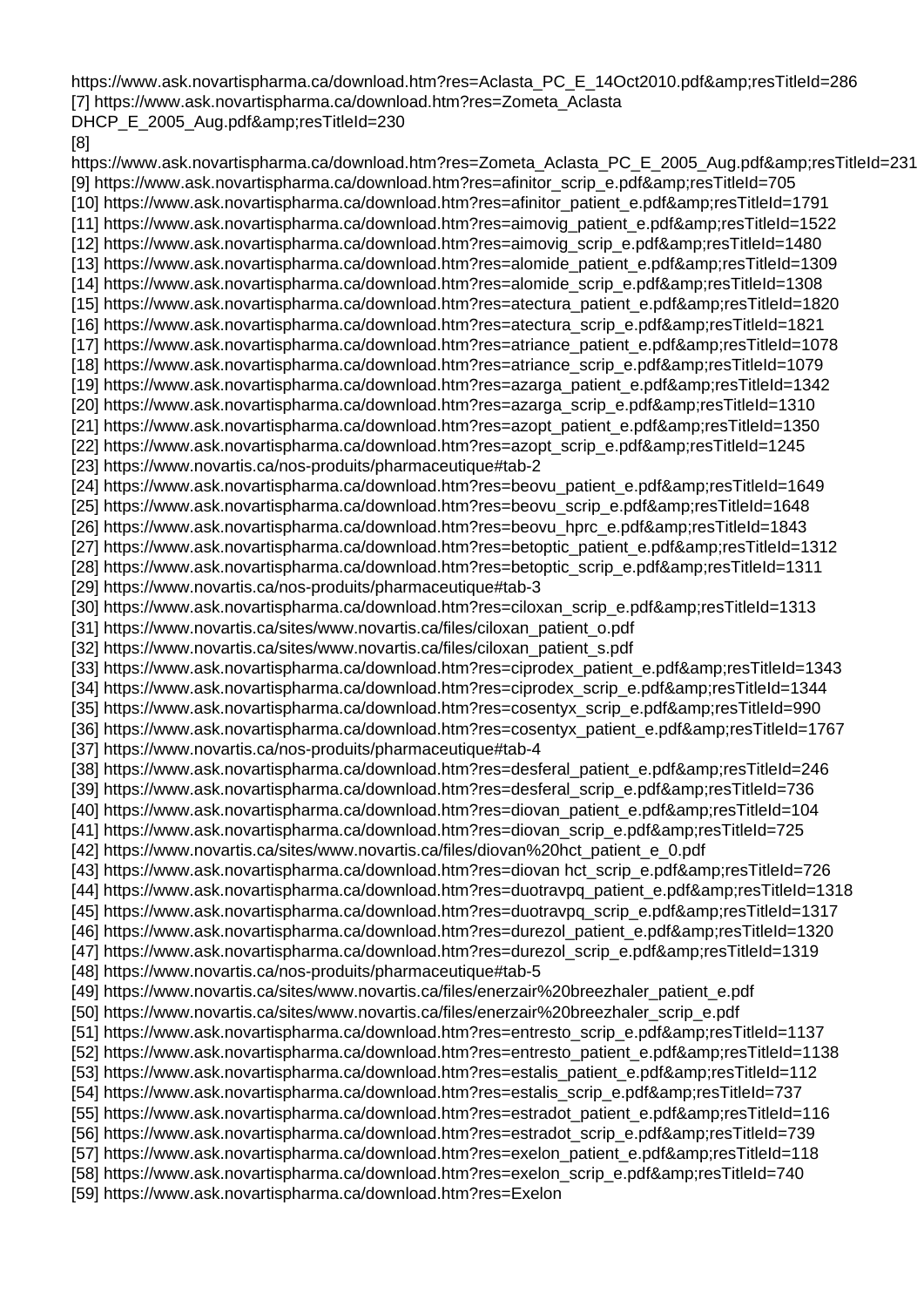DHCP\_E\_2001\_Jan.pdf&amp:resTitleId=253

[60] https://www.ask.novartispharma.ca/download.htm?res=exelon

patch\_patient\_e.pdf&resTitleId=120

[61] https://www.ask.novartispharma.ca/download.htm?res=exelon patch\_scrip\_e.pdf&resTitleId=741 [62] https://www.ask.novartispharma.ca/download.htm?res=Exelon

Patch\_DHCP\_E\_Apr2010.pdf&resTitleId=254

[63] https://www.ask.novartispharma.ca/download.htm?res=Exelon

Patch\_PC\_E\_Apr2010.pdf&amp:resTitleId=255

[64] https://www.ask.novartispharma.ca/download.htm?res=exjade\_patient\_e.pdf&resTitleId=122

[65] https://www.ask.novartispharma.ca/download.htm?res=exjade\_scrip\_e.pdf&resTitleId=689

[66] https://www.ask.novartispharma.ca/download.htm?res=Exjade

DHCP\_E\_2009\_Nov.pdf&resTitleId=256

[67] https://www.ask.novartispharma.ca/download.htm?res=Exjade

PC\_E\_2009\_Dec.pdf&resTitleId=257

[68] https://www.ask.novartispharma.ca/download.htm?res=Exjade

DHCP\_E\_2008\_Mar.pdf&resTitleId=258

[69] https://www.ask.novartispharma.ca/download.htm?res=Exjade

PC E 2008 Mar.pdf&resTitleId=259

[70] https://www.ask.novartispharma.ca/download.htm?res=Exjade

DHCP\_E\_2007\_Mar.pdf&resTitleId=260

[71] https://www.ask.novartispharma.ca/download.htm?res=Exjade

PC\_E\_2007\_Mar.pdf&resTitleId=261

[72] https://www.ask.novartispharma.ca/download.htm?res=extavia\_patient\_e.pdf&resTitleId=235

[73] https://www.ask.novartispharma.ca/download.htm?res=extavia\_scrip\_e.pdf&amp:resTitleId=742

[74] https://www.novartis.ca/nos-produits/pharmaceutique#tab-6

[75] https://www.ask.novartispharma.ca/download.htm?res=femara\_patient\_e.pdf&resTitleId=126

[76] https://www.ask.novartispharma.ca/download.htm?res=femara\_scrip\_e.pdf&resTitleId=743 [77]

https://www.ask.novartispharma.ca/download.htm?res=femara\_hcp\_e\_09\_2006.pdf&resTitleId=264 [78]

https://www.ask.novartispharma.ca/download.htm?res=Femara\_DHCP\_E\_2005\_Nov.pdf&resTitleId=266 [79] https://www.ask.novartispharma.ca/download.htm?res=Femara

PC\_E\_2005\_Nov.pdf&resTitleId=267

[80] https://www.ask.novartispharma.ca/download.htm?res=flarex\_patient\_e.pdf&resTitleId=1322

[81] https://www.ask.novartispharma.ca/download.htm?res=flarex\_scrip\_e.pdf&resTitleId=1321

[82] https://www.ask.novartispharma.ca/download.htm?res=foradil\_patient\_e.pdf&resTitleId=1812

[83] https://www.ask.novartispharma.ca/download.htm?res=foradil\_scrip\_e.pdf&resTitleId=746 [84]

https://www.ask.novartispharma.ca/download.htm?res=Foradil%20DHCP\_E\_2005\_Sep.pdf&resTitleId=268 [85] https://www.novartis.ca/nos-produits/pharmaceutique#tab-7

[86] https://www.ask.novartispharma.ca/download.htm?res=gilenya\_patient\_e.pdf&resTitleId=1813

[87] https://www.ask.novartispharma.ca/download.htm?res=gilenya\_scrip\_e.pdf&resTitleId=747 [88]

https://www.ask.novartispharma.ca/download.htm?res=Gilenya\_HCP\_E\_21Aug2012.pdf&resTitleId=562 [89]

https://www.ask.novartispharma.ca/download.htm?res=Gilenya\_PC\_E\_23Aug2012.pdf&resTitleId=563 [90]

https://www.ask.novartispharma.ca/download.htm?res=GILENYA%20HPRC%20Health%20Canada\_E\_19Dec2019.

[91] https://www.ask.novartispharma.ca/download.htm?res=gilenya\_hprc\_e.pdf&resTitleId=1729 [92] http://www.gilenya.ca/

[93] https://www.ask.novartispharma.ca/download.htm?res=gleevec\_patient\_e.pdf&resTitleId=174

[94] https://www.ask.novartispharma.ca/download.htm?res=gleevec\_scrip\_e.pdf&resTitleId=693

[95]

https://www.ask.novartispharma.ca/download.htm?res=Gleevec\_DHCP\_E\_2009\_Dec.pdf&resTitleId=269 [96]

https://www.ask.novartispharma.ca/download.htm?res=GLEEVEC\_FactSheet\_E\_2009.pdf&resTitleId=270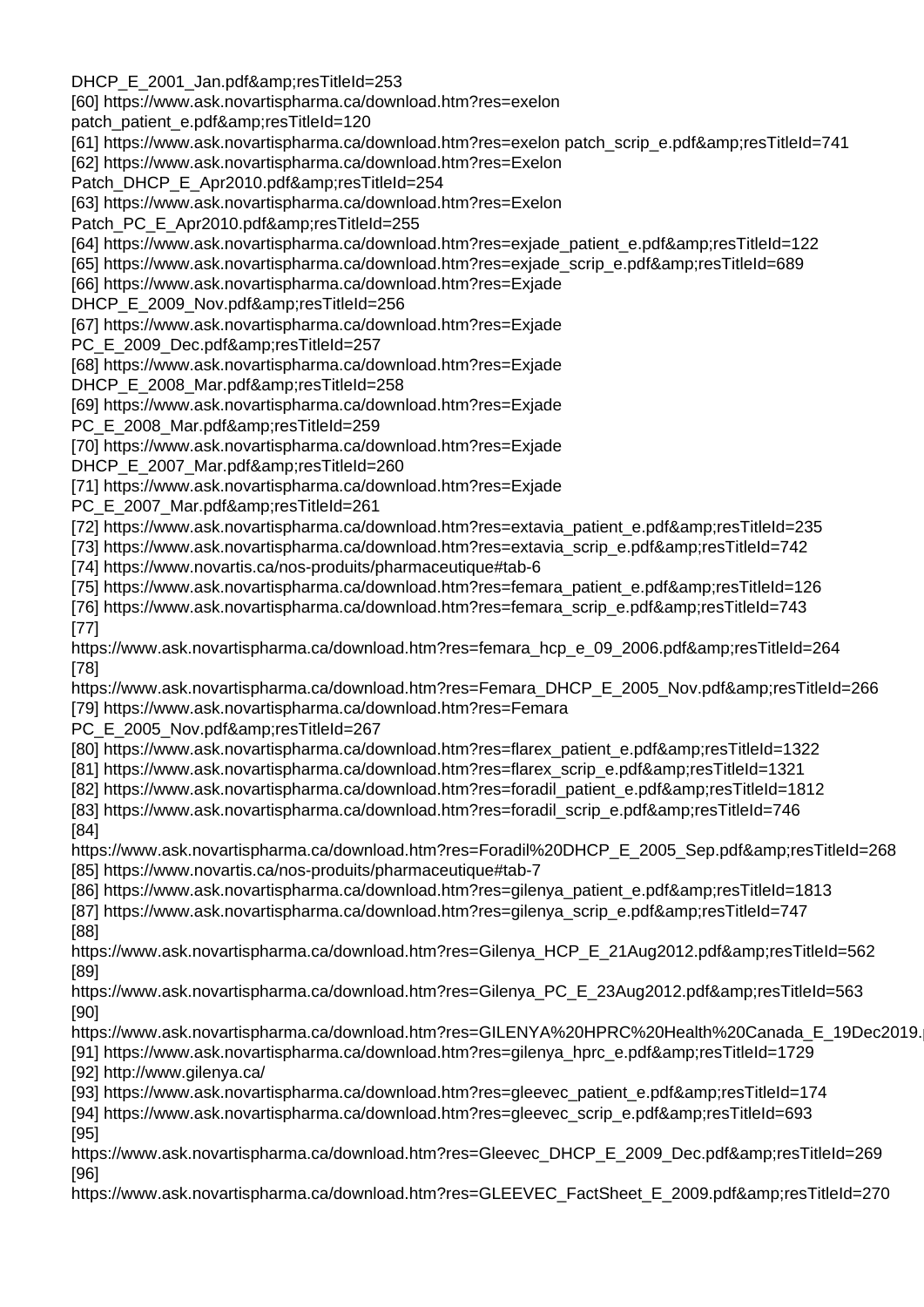[97] https://www.ask.novartispharma.ca/download.htm?res=Gleevec

DHCP\_E\_2006\_Sep21.pdf&resTitleId=271

[98]

https://www.ask.novartispharma.ca/download.htm?res=Gleevec\_PC\_E\_2006\_Sep.pdf&resTitleId=272 [99] https://www.novartis.ca/nos-produits/pharmaceutique#tab-8

[100]

https://www.ask.novartispharma.ca/download.htm?res=hycamtin\_patient\_e.pdf&resTitleId=1082 [101] https://www.ask.novartispharma.ca/download.htm?res=hycamtin\_scrip\_e.pdf&resTitleId=1083 [102] https://www.novartis.ca/nos-produits/pharmaceutique#tab-9

[103] https://ask.novartispharma.ca/download.htm?res=izba\_patient\_e.pdf&resTitleId=1279

[104] https://ask.novartispharma.ca/download.htm?res=izba\_scrip\_e.pdf&resTitleId=1278

[105] https://www.ask.novartispharma.ca/download.htm?res=ilaris\_patient\_e.pdf&resTitleId=234

[106] https://www.ask.novartispharma.ca/download.htm?res=ilaris\_scrip\_e.pdf&resTitleId=785

- [107] https://www.ask.novartispharma.ca/download.htm?res=ilevro\_scrip\_e.pdf&resTitleId=1323
- [108] https://www.ask.novartispharma.ca/download.htm?res=ilevro\_patient\_e.pdf&resTitleId=1324
- [109] https://www.ask.novartispharma.ca/download.htm?res=iopidine\_patient\_e.pdf&resTitleId=1428 [110] https://www.ask.novartispharma.ca/download.htm?res=iopidine\_scrip\_e.pdf&resTitleId=1430

[111]

https://www.ask.novartispharma.ca/download.htm?res=isopto%20carpine\_patient\_e.pdf&resTitleId=1353 [112]

https://www.ask.novartispharma.ca/download.htm?res=isopto%20carpine\_scrip\_e.pdf&amp:resTitleId=1325 [113] https://www.novartis.ca/nos-produits/pharmaceutique#tab-10

[114] https://www.ask.novartispharma.ca/download.htm?res=jadenu\_patient\_e.pdf&resTitleId=1184 [115] https://www.ask.novartispharma.ca/download.htm?res=jadenu\_scrip\_e.pdf&resTitleId=1183 [116]

https://www.ask.novartispharma.ca/download.htm?res=jadenu\_dhcp\_2016\_e.pdf&amp:resTitleId=1185 [117] https://www.ask.novartispharma.ca/download.htm?res=jakavi\_patient\_e.pdf&resTitleId=524 [118] https://www.ask.novartispharma.ca/download.htm?res=jakavi\_scrip\_e.pdf&resTitleId=788

[119] https://www.novartis.ca/nos-produits/pharmaceutique#tab-11

[120]

https://www.ask.novartispharma.ca/download.htm?res=kesimpta\_patient\_e.pdf&resTitleId=1735 [121] https://www.ask.novartispharma.ca/download.htm?res=kesimpta\_scrip\_e.pdf&resTitleId=1734 [122] https://www.ask.novartispharma.ca/download.htm?res=kisqali\_patient\_e.pdf&resTitleId=1438 [123] https://www.ask.novartispharma.ca/download.htm?res=kisqali\_scrip\_e.pdf&resTitleId=1439 [124] https://www.ask.novartispharma.ca/download.htm?res=kymriah\_patient\_e.pdf&resTitleId=1521 [125] https://www.ask.novartispharma.ca/download.htm?res=kymriah\_scrip\_e.pdf&resTitleId=1520 [126] https://www.novartis.ca/nos-produits/pharmaceutique#tab-12 [127] https://www.ask.novartispharma.ca/download.htm?res=lamisil\_patient\_e.pdf&resTitleId=137 [128] https://www.ask.novartispharma.ca/download.htm?res=lamisil\_scrip\_e.pdf&resTitleId=728 [129] https://www.ask.novartispharma.ca/download.htm?res=Lamisil DHCP\_E\_2001\_May.pdf&resTitleId=273 [130] https://www.ask.novartispharma.ca/download.htm?res=leqvio\_patient\_e.pdf&resTitleId=1817 [131] https://www.ask.novartispharma.ca/download.htm?res=leqvio\_scrip\_e.pdf&resTitleId=1816 [132] https://www.ask.novartispharma.ca/download.htm?res=lioresalIT\_patient\_e.pdf&resTitleId=145 [133] https://www.ask.novartispharma.ca/download.htm?res=lioresalIT\_scrip\_e.pdf&resTitleId=803 [134] https://www.ask.novartispharma.ca/download.htm?res=lopresor\_patient\_e.pdf&resTitleId=148 [135] https://www.ask.novartispharma.ca/download.htm?res=lopresor\_scrip\_e.pdf&resTitleId=804

[136] https://www.ask.novartispharma.ca/download.htm?res=lucentis\_patient\_e.pdf&resTitleId=152

[137] https://www.ask.novartispharma.ca/download.htm?res=lucentis\_scrip\_e.pdf&resTitleId=795

[138] https://www.ask.novartispharma.ca/download.htm?res=luxturna\_scrip\_e.pdf&resTitleId=1710 [139] https://www.ask.novartispharma.ca/download.htm?res=luxturna\_patient\_e.pdf&resTitleId=1709

[140] https://www.novartis.ca/nos-produits/pharmaceutique#tab-13

[141] https://www.ask.novartispharma.ca/download.htm?res=maxidex\_patient\_e.pdf&amp:resTitleId=1356

[142] https://www.ask.novartispharma.ca/download.htm?res=maxidex\_scrip\_e.pdf&resTitleId=1258

[143] https://www.ask.novartispharma.ca/download.htm?res=maxitrol\_patient\_e.pdf&resTitleId=1357 [144] https://www.ask.novartispharma.ca/download.htm?res=maxitrol\_scrip\_e.pdf&resTitleId=1260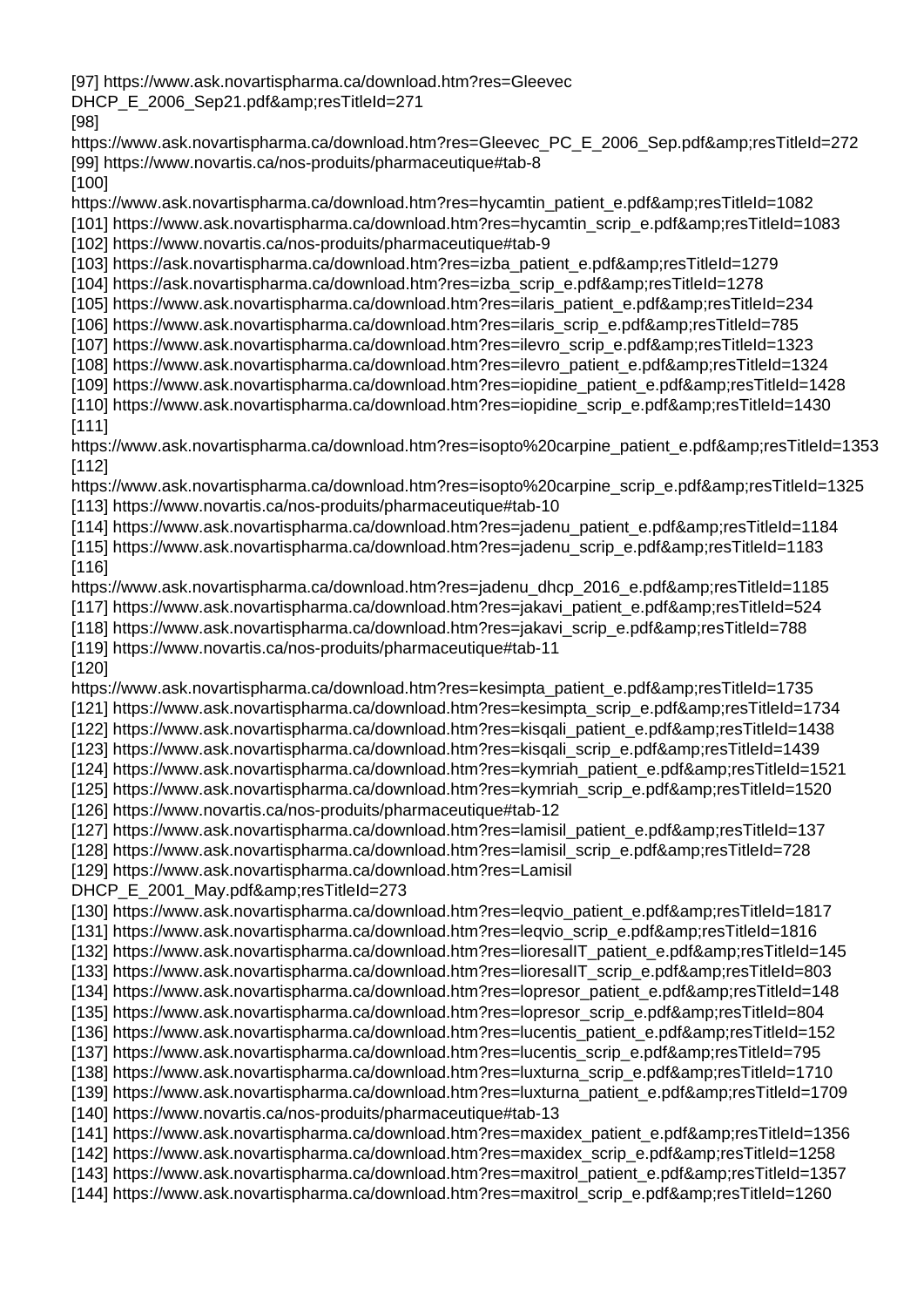[145] https://www.ask.novartispharma.ca/download.htm?res=mayzent\_scrip\_e.pdf&resTitleId=1645

[146] https://www.ask.novartispharma.ca/download.htm?res=mayzent\_patient\_e.pdf&resTitleId=1644

[147] https://www.ask.novartispharma.ca/download.htm?res=mekinist\_patient\_e.pdf&resTitleId=1788

[148] https://www.ask.novartispharma.ca/download.htm?res=mekinist\_scrip\_e.pdf&resTitleId=1087

[149] https://www.ask.novartispharma.ca/download.htm?res=myfortic\_patient\_e.pdf&amp:resTitleId=158 [150] https://www.ask.novartispharma.ca/download.htm?res=myfortic\_scrip\_e.pdf&resTitleId=805

[151] https://www.ask.novartispharma.ca/download.htm?res=Myfortic

DHCP\_E\_2009\_Dec21.pdf&resTitleId=274

[152] https://www.ask.novartispharma.ca/download.htm?res=Myfortic

PC\_E\_2009\_Dec23.pdf&resTitleId=275

[153] https://www.ask.novartispharma.ca/download.htm?res=Myfortic

DHCP\_E\_2016\_Jan18.pdf&resTitleId=1162

[154] https://www.novartis.ca/nos-produits/pharmaceutique#tab-14

[155] https://www.ask.novartispharma.ca/download.htm?res=neoral\_patient\_e.pdf&resTitleId=160

[156] https://www.ask.novartispharma.ca/download.htm?res=neoral\_scrip\_e.pdf&resTitleId=691

[157] https://www.ask.novartispharma.ca/download.htm?res=NEORAL Recall Notice-E-

08JA2013.pdf&amp:resTitleId=625

[158] https://www.ask.novartispharma.ca/download.htm?res=Neoral Recall-Return Process-E-08JA2013.pdf&resTitleId=645

[159] https://www.ask.novartispharma.ca/download.htm?res=nevanac\_patient\_e.pdf&resTitleId=1328

[160] https://www.ask.novartispharma.ca/download.htm?res=nevanac\_scrip\_e.pdf&resTitleId=1327

[161] https://www.novartis.ca/nos-produits/pharmaceutique#tab-15

[162] https://www.ask.novartispharma.ca/download.htm?res=onbrez

breezhaler\_scrip\_e.pdf&resTitleId=796

[163]

https://www.ask.novartispharma.ca/download.htm?res=onbrez%20breezhaler\_patient\_e.pdf&resTitleId=1787 [164] https://www.novartis.ca/nos-produits/pharmaceutique#tab-16

[165] http://www.ask.novartispharma.ca/download.htm?res=phosphate

novartis\_patient\_e.pdf&resTitleId=502

[166] https://www.ask.novartispharma.ca/download.htm?res=pataday\_patient\_e.pdf&resTitleId=1330

[167] https://www.ask.novartispharma.ca/download.htm?res=pataday\_scrip\_e.pdf&resTitleId=1331

[168] https://www.ask.novartispharma.ca/download.htm?res=patanol\_patient\_e.pdf&resTitleId=1333

[169] https://www.ask.novartispharma.ca/download.htm?res=patanol\_scrip\_e.pdf&resTitleId=1332

[170] https://www.ask.novartispharma.ca/download.htm?res=pazeo\_patient\_e.pdf&resTitleId=1435 [171] https://www.ask.novartispharma.ca/download.htm?res=pazeo\_scrip\_e.pdf&resTitleId=1434

[172] https://www.ask.novartispharma.ca/download.htm?res=piqray\_patient\_e.pdf&resTitleId=1653

[173] https://www.ask.novartispharma.ca/download.htm?res=piqray\_scrip\_e.pdf&resTitleId=1652

[174] https://www.novartis.ca/nos-produits/pharmaceutique#tab-17

[175] https://www.ask.novartispharma.ca/download.htm?res=revolade\_patient\_e.pdf&resTitleId=1091 [176] https://www.ask.novartispharma.ca/download.htm?res=revolade\_scrip\_e.pdf&resTitleId=1090 [177]

https://www.ask.novartispharma.ca/download.htm?res=revolade\_dhcp\_e\_2021.pdf&resTitleId=1841 [178]

https://www.ask.novartispharma.ca/download.htm?res=revolade\_pc\_e\_2021.pdf&resTitleId=1839 [179]

https://www.ask.novartispharma.ca/download.htm?res=revolade\_dhpc\_e\_aug2016.pdf&resTitleId=1241

[180] https://ask.novartispharma.ca/download.htm?res=rydapt\_patient\_e.pdf&resTitleId=1392

[181] https://ask.novartispharma.ca/download.htm?res=rydapt\_scrip\_e.pdf&resTitleId=1393 [182] https://www.novartis.ca/nos-produits/pharmaceutique#tab-18

[183]

https://www.ask.novartispharma.ca/download.htm?res=sandimmune\_patient\_e.pdf&resTitleId=170 [184]

https://www.ask.novartispharma.ca/download.htm?res=sandimmune\_scrip\_e.pdf&amp:resTitleId=692 [185]

https://www.ask.novartispharma.ca/download.htm?res=sandostatin\_patient\_e.pdf&resTitleId=1790 [186] https://www.ask.novartispharma.ca/download.htm?res=sandostatin\_scrip\_e.pdf&resTitleId=789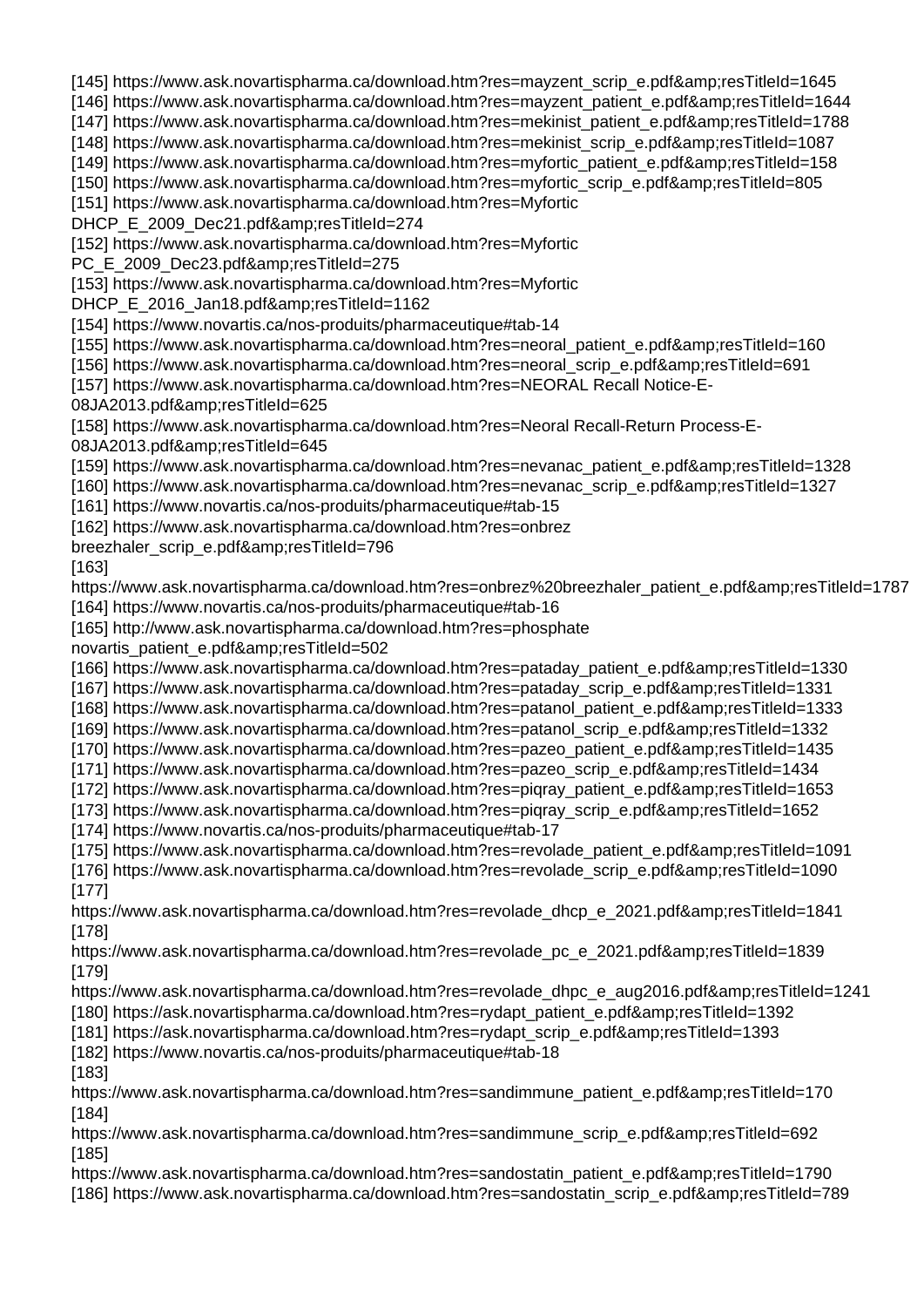[187] https://www.ask.novartispharma.ca/download.htm?res=seebri

breezhaler\_patient\_e.pdf&resTitleId=667

[188] https://www.ask.novartispharma.ca/download.htm?res=seebri

breezhaler\_scrip\_e.pdf&resTitleId=797

[189]

https://www.ask.novartispharma.ca/download.htm?res=simbrinza\_patient\_e.pdf&amp:resTitleId=1335

[190] https://www.ask.novartispharma.ca/download.htm?res=simbrinza\_scrip\_e.pdf&resTitleId=1334

[191] https://www.ask.novartispharma.ca/download.htm?res=simulect\_patient\_e.pdf&resTitleId=362 [192] https://www.ask.novartispharma.ca/download.htm?res=simulect\_scrip\_e.pdf&resTitleId=809

[193] https://www.novartis.ca/nos-produits/pharmaceutique#tab-19

[194] https://www.ask.novartispharma.ca/download.htm?res=tabrecta\_patient\_e.pdf&resTitleId=1867

[195] https://www.ask.novartispharma.ca/download.htm?res=tabrecta\_scrip\_e.pdf&resTitleId=1866

[196] https://www.ask.novartispharma.ca/download.htm?res=tafinlar\_patient\_e.pdf&resTitleId=1789 [197] https://www.ask.novartispharma.ca/download.htm?res=tafinlar\_scrip\_e.pdf&resTitleId=1095

[198]

https://www.ask.novartispharma.ca/download.htm?res=tafinlar\_dhcp\_mar2015\_e.pdf&resTitleId=1096 [199] https://www.ask.novartispharma.ca/download.htm?res=tasigna\_patient\_e.pdf&resTitleId=186 [200] https://www.ask.novartispharma.ca/download.htm?res=tasigna\_scrip\_e.pdf&resTitleId=766

[201]

https://www.ask.novartispharma.ca/download.htm?res=Tasigna\_DHCPL\_E\_April2013.pdf&resTitleId=707 [202]

https://www.ask.novartispharma.ca/download.htm?res=Tasigna\_PC\_E\_April2013.pdf&resTitleId=706 [203] https://www.ask.novartispharma.ca/download.htm?res=Tasigna\_DHCPL\_E\_June 9

2011.pdf&resTitleId=338

[204] https://www.ask.novartispharma.ca/download.htm?res=Tasigna\_Fact Sheet\_E\_June 9

2011.pdf&resTitleId=339

[205]

https://www.ask.novartispharma.ca/download.htm?res=Tasigna\_DHCPL\_E\_July2010.pdf&resTitleId=278 [206] https://www.ask.novartispharma.ca/download.htm?res=Tasigna\_Fact

Sheet\_E\_July2010.pdf&resTitleId=279

[207] https://www.novartis.ca/sites/www.novartis.ca/files/hprc\_tkis\_final\_e.pdf

[208] https://www.ask.novartispharma.ca/download.htm?res=tegretol\_patient\_e.pdf&amp:resTitleId=189

[209] https://www.ask.novartispharma.ca/download.htm?res=tegretol\_scrip\_e.pdf&resTitleId=813

[210] https://www.ask.novartispharma.ca/download.htm?res=Tegretol

DHCP\_E\_2008\_Mar.pdf&resTitleId=280

[211] https://www.ask.novartispharma.ca/download.htm?res=tobradex\_patient\_e.pdf&resTitleId=1361

[212] https://www.ask.novartispharma.ca/download.htm?res=tobradex\_scrip\_e.pdf&resTitleId=1363

[213] https://www.ask.novartispharma.ca/download.htm?res=tobrex\_scrip\_e.pdf&resTitleId=1394

[214] https://ask.novartispharma.ca/download.htm?res=tobrex\_patient\_e.pdf&resTitleId=1410

[215] https://www.ask.novartispharma.ca/download.htm?res=transderm-

nitro\_patient\_e.pdf&resTitleId=195

[216] https://www.ask.novartispharma.ca/download.htm?res=transderm-

nitro\_scrip\_e.pdf&resTitleId=814

[217] https://www.ask.novartispharma.ca/download.htm?res=travatan-

z\_patient\_e.pdf&resTitleId=1347

[218] https://www.ask.novartispharma.ca/download.htm?res=travatan-z\_scrip\_e.pdf&resTitleId=1337 [219]

https://www.ask.novartispharma.ca/download.htm?res=triesence\_patient\_e.pdf&resTitleId=1362

[220] https://www.ask.novartispharma.ca/download.htm?res=triesence\_scrip\_e.pdf&resTitleId=1338 [221] https://www.ask.novartispharma.ca/download.htm?res=trileptal\_patient\_e.pdf&resTitleId=1792 [222] https://www.ask.novartispharma.ca/download.htm?res=trileptal\_scrip\_e.pdf&resTitleId=787

[223] https://www.ask.novartispharma.ca/download.htm?res=Trileptal\_DHLP\_E\_2005\_Apr.pdf&amp:resTitleId=281 [224] https://www.ask.novartispharma.ca/download.htm?res=tykerb\_patient\_e.pdf&resTitleId=1107 [225] https://www.ask.novartispharma.ca/download.htm?res=tykerb\_scrip\_e.pdf&resTitleId=1110

[226]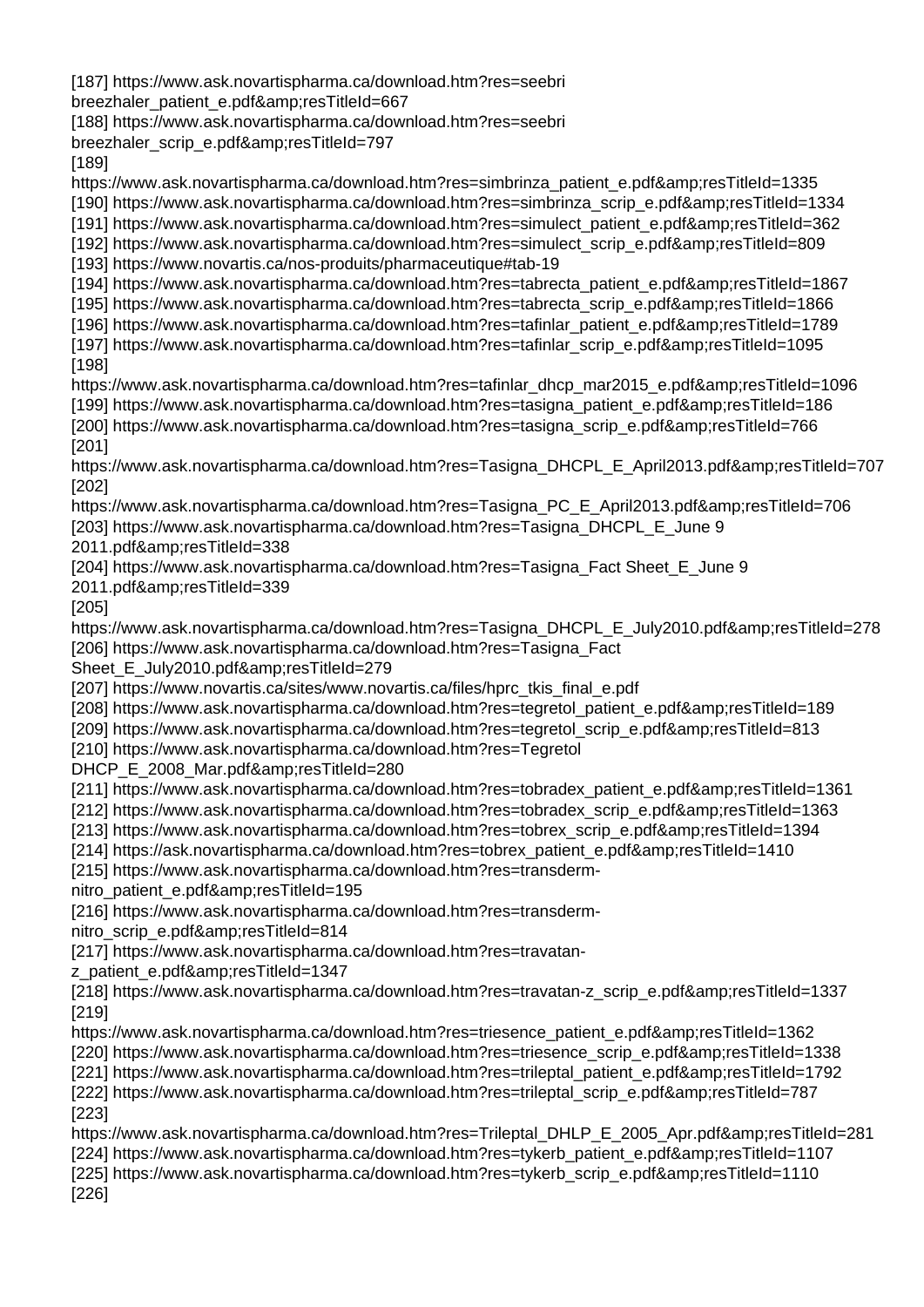https://www.ask.novartispharma.ca/download.htm?res=tykerb\_dhcp\_mar2013\_e.pdf&amp:resTitleId=1108 [227] https://www.ask.novartispharma.ca/download.htm?res=tykerb\_pc\_mar2013\_e.pdf&resTitleId=1109 [228] https://www.novartis.ca/nos-produits/pharmaceutique#tab-20 [229] https://www.ask.novartispharma.ca/download.htm?res=ultibro%20breezhaler\_patient\_e.pdf&amp:resTitleId=909 [230] https://www.ask.novartispharma.ca/download.htm?res=ultibro%20breezhaler\_scrip\_e.pdf&resTitleId=910 [231] https://www.novartis.ca/nos-produits/pharmaceutique#tab-21 [232] https://www.ask.novartispharma.ca/download.htm?res=vigamox\_patient\_e.pdf&resTitleId=1340 [233] https://www.ask.novartispharma.ca/download.htm?res=vigamox\_scrip\_e.pdf&amp:resTitleId=1339 [234] https://www.ask.novartispharma.ca/download.htm?res=voltaren%20rapide\_patient\_e.pdf&resTitleId=213 [235] https://www.ask.novartispharma.ca/download.htm?res=voltaren rapide\_scrip\_e.pdf&resTitleId=817 [236] https://www.ask.novartispharma.ca/download.htm?res=Voltaren%20Voltaren%20SR%20Voltaren%20Rapide\_HPC\_ [237] https://www.ask.novartispharma.ca/download.htm?res=Voltaren%20Voltaren%20SR%20Voltaren%20Rapide\_PC\_E [238] https://www.ask.novartispharma.ca/download.htm?res=voltaren\_patient\_e.pdf&resTitleId=215 [239] https://www.ask.novartispharma.ca/download.htm?res=voltaren\_scrip\_e.pdf&resTitleId=818 [240] https://www.ask.novartispharma.ca/download.htm?res=Voltaren%20Voltaren%20SR%20Voltaren%20Rapide\_HPC [241] https://www.ask.novartispharma.ca/download.htm?res=Voltaren%20Voltaren%20SR%20Voltaren%20Rapide\_PC\_E [242] https://www.ask.novartispharma.ca/download.htm?res=voltaren%20ophtha\_patient\_e.pdf&resTitleId=1370 [243] https://www.ask.novartispharma.ca/download.htm?res=voltaren%20ophtha\_scrip\_e.pdf&resTitleId=1371 [244] https://www.ask.novartispharma.ca/download.htm?res=votrient\_patient\_e.pdf&resTitleId=1100 [245] https://www.ask.novartispharma.ca/download.htm?res=votrient\_scrip\_e.pdf&resTitleId=1099 [246] https://www.ask.novartispharma.ca/download.htm?res=votrient\_dhcp\_aug2013\_e.pdf&resTitleId=1103 [247] https://www.ask.novartispharma.ca/download.htm?res=votrient\_pc\_2013\_e.pdf&resTitleId=1102 [248] https://www.novartis.ca/nos-produits/pharmaceutique#tab-22 [249] https://www.ask.novartispharma.ca/download.htm?res=xiidra\_patient\_e.pdf&resTitleId=1622 [250] https://www.ask.novartispharma.ca/download.htm?res=xiidra\_scrip\_e.pdf&amp:resTitleId=1623 [251] https://www.ask.novartispharma.ca/download.htm?res=xolair\_patient\_e.pdf&resTitleId=217 [252] https://www.ask.novartispharma.ca/download.htm?res=xolair\_scrip\_e.pdf&resTitleId=800 [253] https://www.novartis.ca/nos-produits/pharmaceutique#tab-23 [254] https://www.ask.novartispharma.ca/download.htm?res=zofran\_patient\_e.pdf&resTitleId=1113 [255] https://www.ask.novartispharma.ca/download.htm?res=zofran\_scrip\_e.pdf&resTitleId=1114 [256] https://www.ask.novartispharma.ca/download.htm?res=zofran\_dhcp\_juin2014\_f.pdf&resTitleId=1116 [257] https://www.ask.novartispharma.ca/download.htm?res=zofran\_dhcp\_oct2012\_e.pdf&resTitleId=1115 [258] https://www.ask.novartispharma.ca/download.htm?res=zofran\_pc\_oct2012\_e.pdf&resTitleId=1118 [259] https://prod.novartis.ca/sites/www.novartis.ca/files/zolgensma\_scrip\_e.pdf [260] https://www.ask.novartispharma.ca/download.htm?res=zolgensma\_patient\_e.pdf&amp:resTitleId=1748 [261] https://www.ask.novartispharma.ca/download.htm?res=zometa\_patient\_e.pdf&resTitleId=222 [262] https://www.ask.novartispharma.ca/download.htm?res=zometa\_scrip\_e.pdf&resTitleId=749 [263] http://www.ask.novartispharma.ca/download.htm?res=Zometa\_Aclasta%20DHCP\_E\_2005\_Aug.pdf&resTitleId=